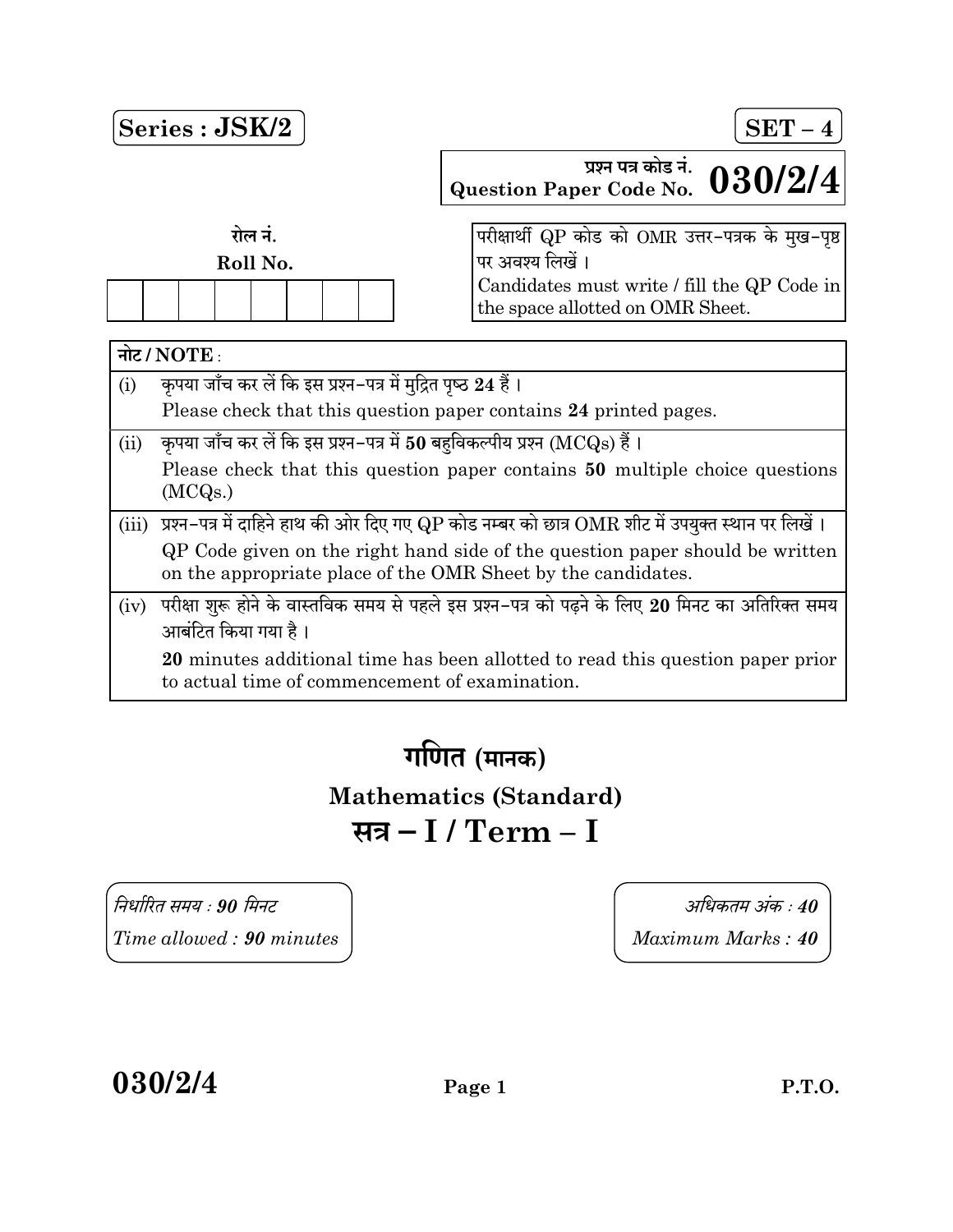### ENGLISH VERSION

### General Instructions :

### Read the following instructions very carefully and strictly follow them :

- (i) This question paper contains  $50$  questions out of which  $40$  questions are to be attempted. All questions carry equal marks.
- (ii) The question paper consists of **three** Sections Section A, B and C.
- (iii) Section A contains of 20 questions. Attempt any 16 questions from Q. No. 01 to 20.
- (iv) Section B also contains of 20 questions. Attempt any 16 questions from Q. No. 21 to 40.
- (v) Section  $C$  contains of two Case Studies containing 5 questions in each case. Attempt any 4 questions from Q. No. 41 to 45 and another 4 from Q. No. 46 to 50.
- (vi) There is only one correct option for every Multiple Choice Question (MCQ). Marks will not be awarded for answering more than one option.
- (vii) There is no negative marking.

### SECTION – A

Q. No. 1 to 20 are of 1 mark each. Attempt any 16 from Q. 1 to 20.

- 1. The exponent of 5 in the prime factorisation of 3750 is
	- (a) 3 (b) 4
	- (c)  $5$  (d) 6
- 2. The graph of a polynomial  $P(x)$  cuts the x-axis at 3 points and touches it at 2 other points. The number of zeroes of  $P(x)$  is

| (b) 2 |  |
|-------|--|
|       |  |

(c) 3 (d) 5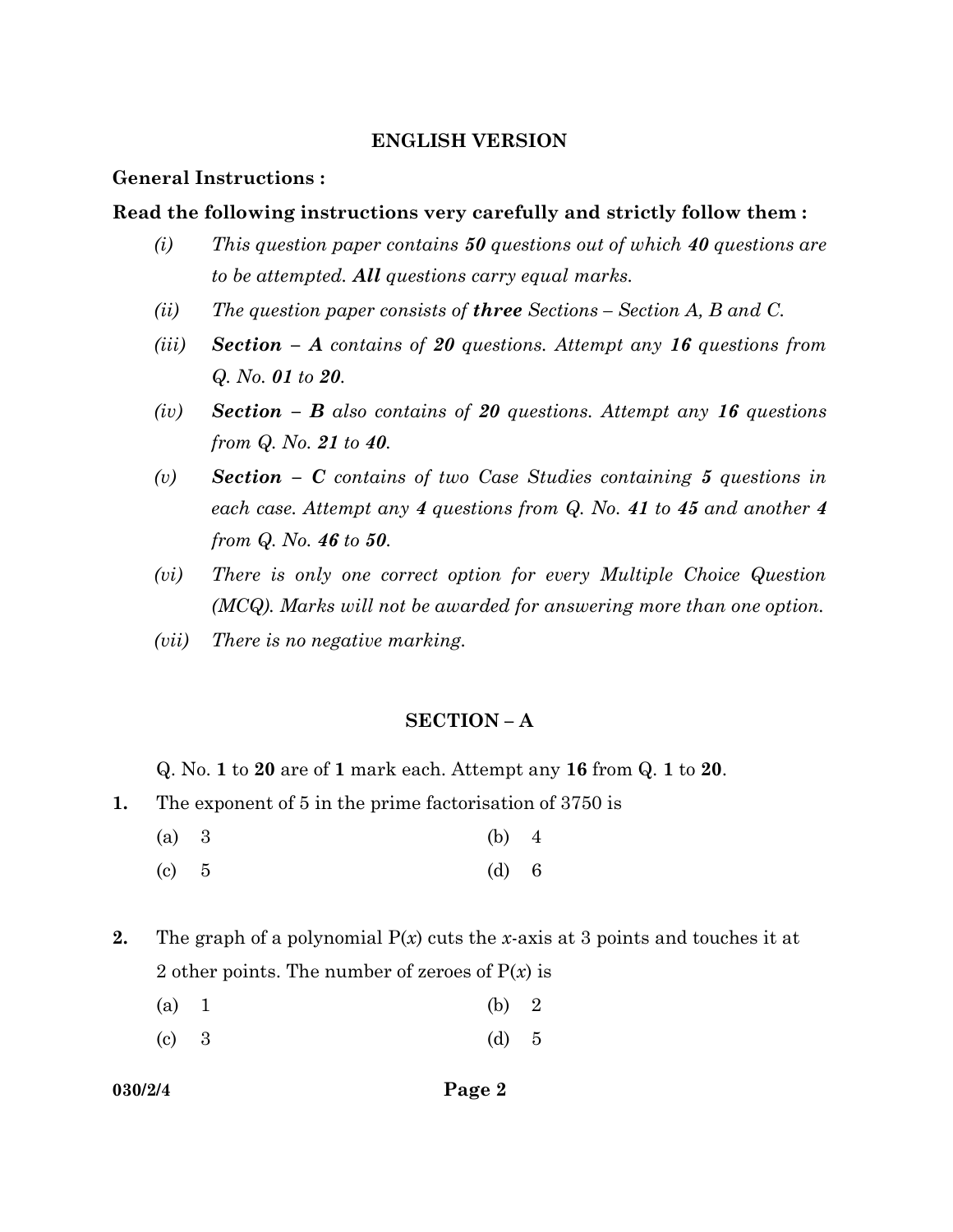- 3. The values of x and y satisfying the two equations  $32x + 33y = 34$ ,  $33x + 32y = 31$ respectively are :
	- (a)  $-1, 2$  (b)  $-1, 4$
	- (c)  $1, -2$  (d)  $-1, -4$

4. If  $A(3, \sqrt{3})$ ,  $B(0, 0)$  and  $C(3, k)$  are the three vertices of an equilateral triangle ABC, then the value of k is

- (a) 2 (b)  $-3$ (c)  $-\sqrt{3}$  (d)  $-\sqrt{2}$
- 5. In figure, DE  $|| BC, AD = 2 \text{ cm}$  and BD = 3 cm, then ar  $(AABC)$ : ar  $(AADE)$  is equal to



- 6. If  $\cot \theta = \frac{\pi}{2}$ 1 3 , the value of  $\sec^2\theta + \csc^2\theta$  is
	- (a) 1 (b)  $\frac{40}{9}$
	- $\left( \mathrm{c}\right)$  $rac{38}{9}$ (d)  $5.$ 1 3

 $030/2/4$  Page 3 P.T.O.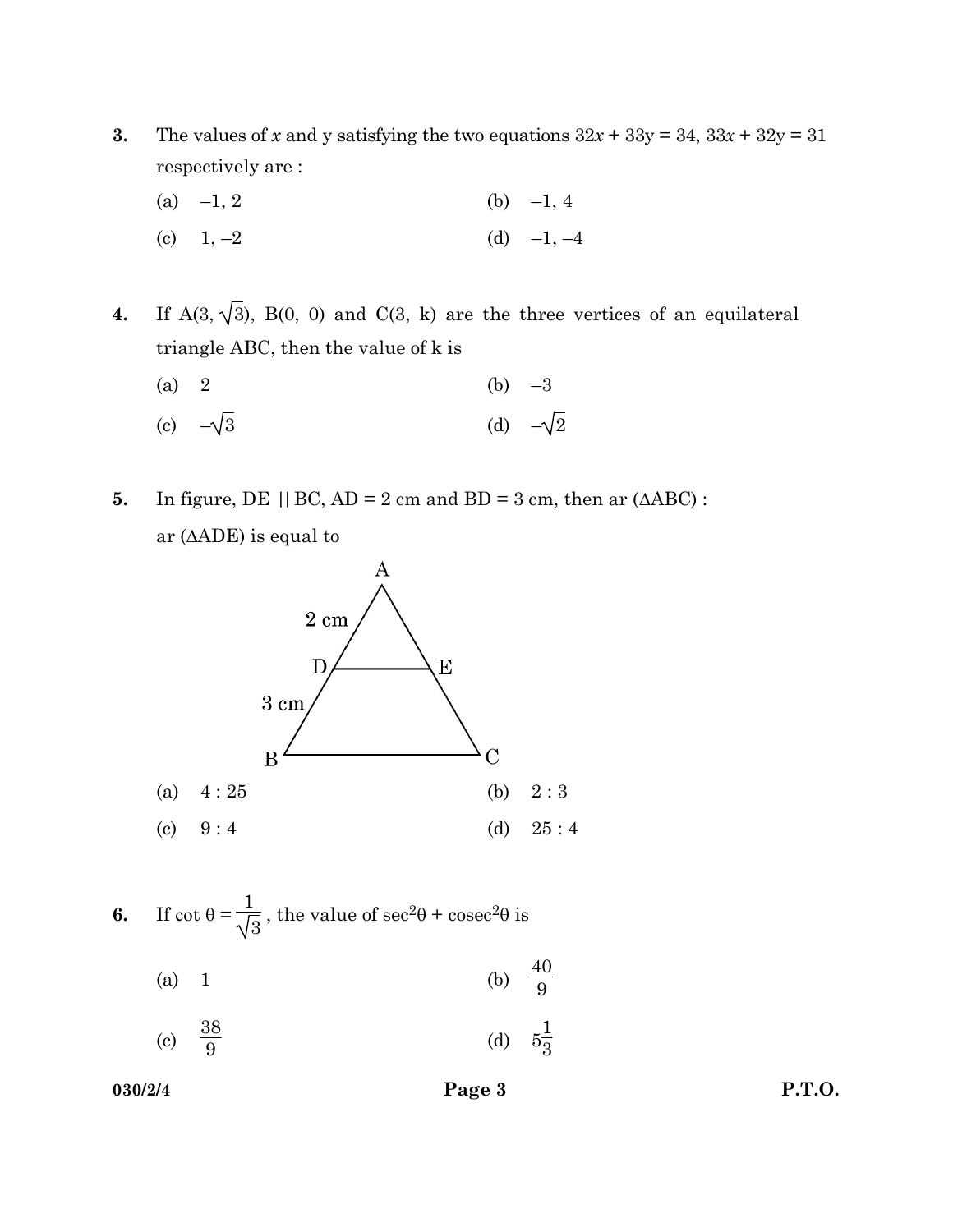7. The area of a quadrant of a circle where the circumference of circle is 176 m, is

- (a)  $2464 \text{ m}^2$ (b)  $1232 \text{ m}^2$
- (c) 616  $m^2$ (d)  $308 \text{ m}^2$

8. For an event E,  $P(E) + P(\overline{E}) = x$ , then the value of  $x^3 - 3$  is (a)  $-2$  (b) 2 (c)  $1$  (d)  $-1$ 

9. What is the greatest possible speed at which a girl can walk 95 m and 171 m in an exact number of minutes ?

| (a) $17 \text{ m/min}$ | (b) $19 \text{ m/min}$ |
|------------------------|------------------------|
| (c) $23 \text{ m/min}$ | (d) $13 \text{ m/min}$ |

10. In figure, the graph of a polynomial  $P(x)$  is shown. The number of zeroes of  $P(x)$  is



11. Two lines are given to be parallel. The equation of one of the lines is  $3x 2y = 5$ . The equation of the second line can be

- (a)  $9x + 8y = 7$  (b)  $-12x 8y = 7$
- (c)  $-12x + 8y = 7$  (d)  $12x + 8y = 7$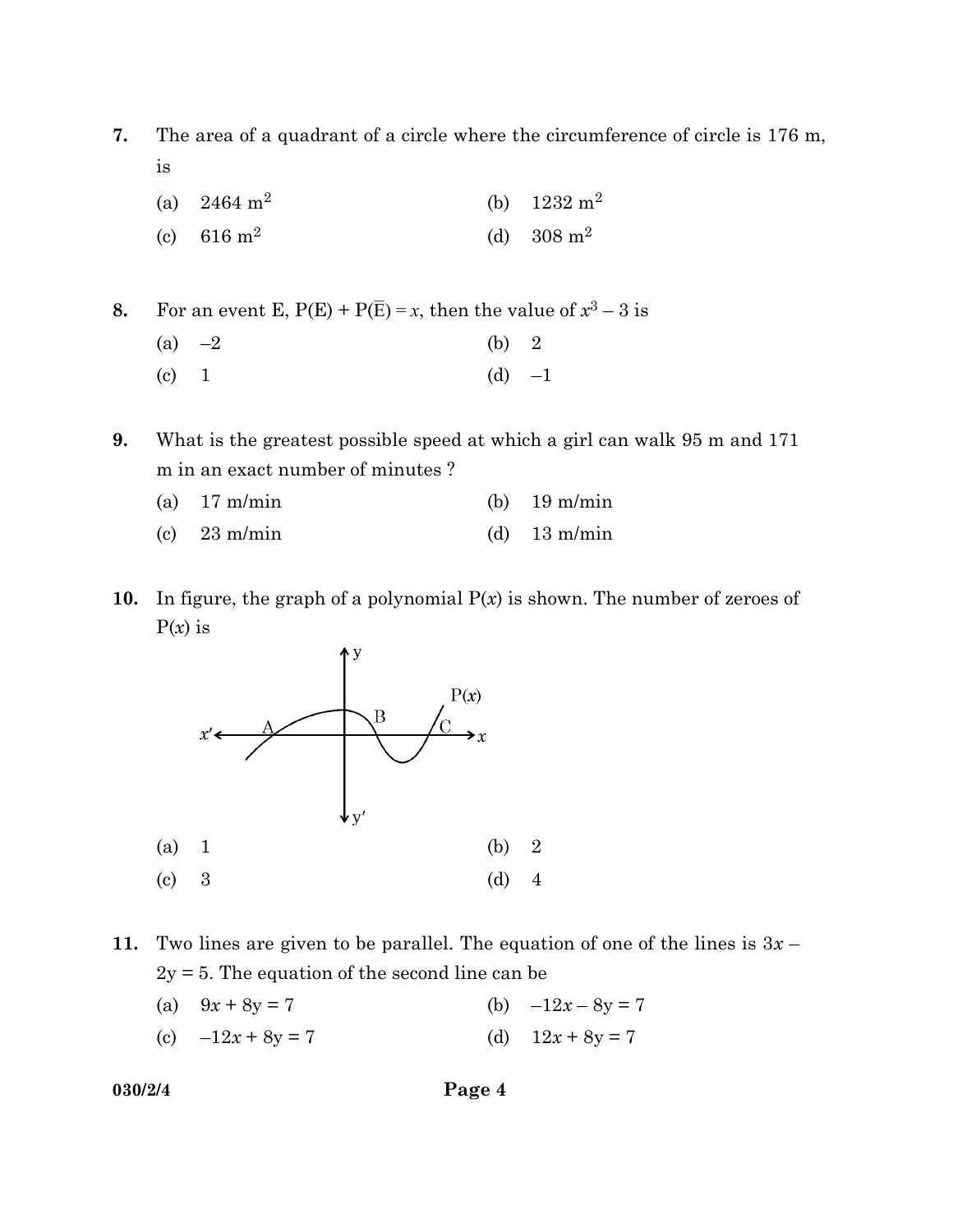- 12. Three vertices of a parallelogram ABCD are  $A(1, 4)$ ,  $B(-2, 3)$  and  $C(5, 8)$ . The ordinate of the fourth vertex D is
	- (a) 8 (b) 9
	- (c) 7 (d) 6
- **13.** In  $\triangle ABC$  and  $\triangle DEF$ ,  $\angle F = \angle C$ ,  $\angle B = \angle E$  and  $AB = \frac{1}{2}DE$ . Then, the two triangles are
	- (a) Congruent, but not similar.
	- (b) Similar, but not congruent.
	- (c) Neither congruent nor similar.
	- (d) Congruent as well as similar.
- **14.** In  $\triangle ABC$  right angled at B,  $\sin A = \frac{7}{25}$ , then the value of  $\cos C$  is
	- (a)  $\frac{7}{25}$  $\frac{7}{25}$  (b)  $\frac{24}{25}$

(c) 
$$
\frac{7}{24}
$$
 (d)  $\frac{24}{7}$ 

- 15. The minute hand of a clock is 84 cm long. The distance covered by the tip of minute hand from 10:10 am to 10:25 am is
	- (a) 44 cm (b) 88 cm
	- (c) 132 cm (d) 176 cm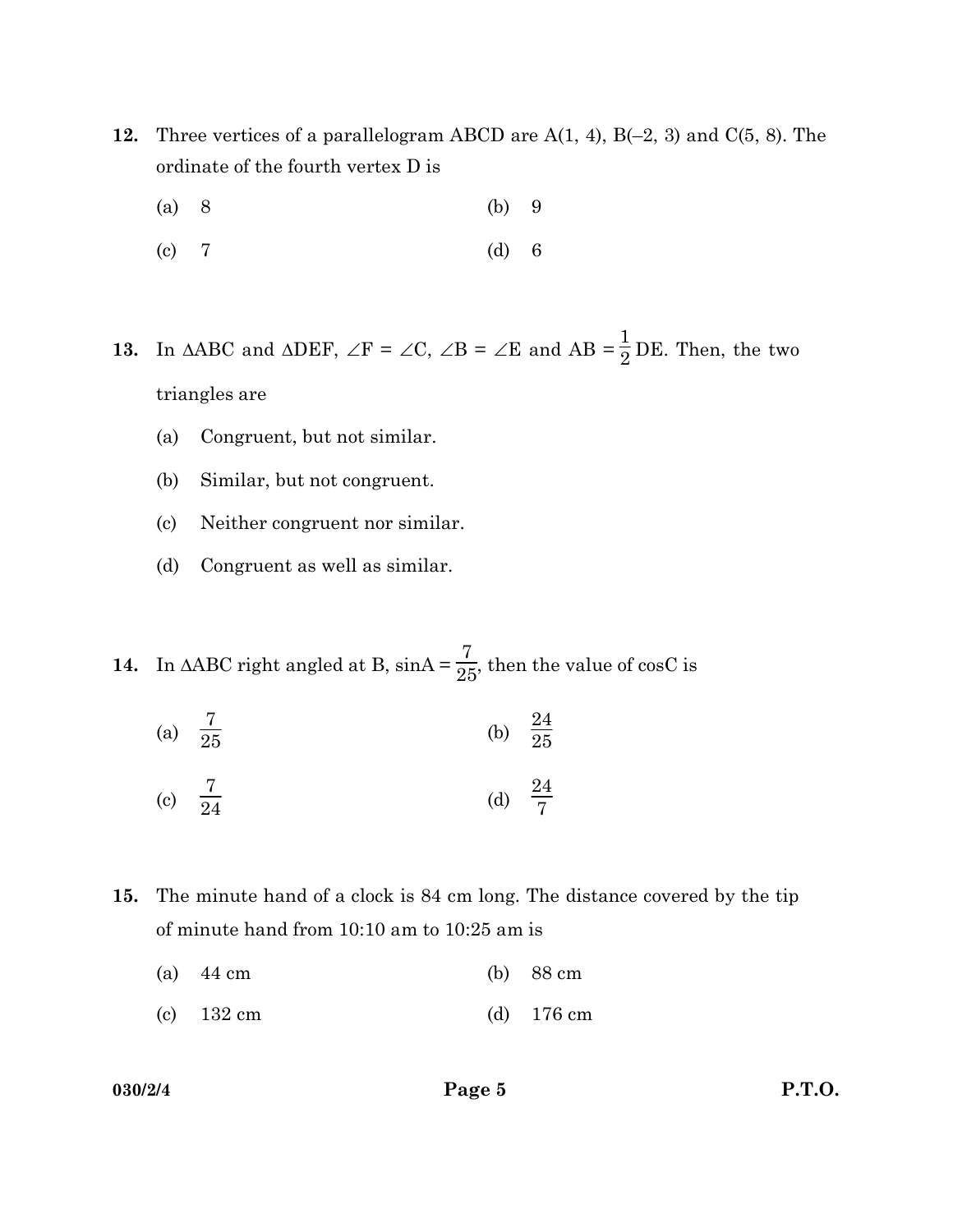16. The probability that the drawn card from a pack of 52 cards is neither an ace nor a spade is

(a) 
$$
\frac{9}{13}
$$
 (b)  $\frac{35}{52}$   
10

(c) 
$$
\frac{10}{13}
$$
 (d)  $\frac{19}{26}$ 

17. Three alarm clocks ring their alarms at regular intervals of 20 min, 25 min and 30 min respectively. If they first beep together at 12 noon, at what time will they beep again for the first time?

(a) 4 : 00 pm (b) 4 : 30 pm

- (c)  $5:00 \text{ pm}$  (d)  $5:30 \text{ pm}$
- 18. A quadratic polynomial, the product and sum of whose zeroes are 5 and 8 respectively is
	- (a) k  $\left[x^2\right]$  $-8x+5$ ] (b) k  $[x^2+8x+5]$
	- (c)  $k [x^2]$  $-5x+8$ ] (d) k [ $x^2+5x+8$ ]

19. Points A  $(-1, y)$  and B $(5, 7)$  lie on a circle with centre O  $(2, -3y)$ . The values of y are

- (a)  $1, -7$  (b)  $-1, 7$
- (c)  $2, 7$  (d)  $-2, -7$

**20.** Given that  $\sec\theta = \sqrt{2}$ , the value of  $\frac{1 + \tan\theta}{\sin\theta}$  is

- (a)  $2\sqrt{2}$  (b)  $\sqrt{2}$
- (c)  $3\sqrt{2}$  (d) 2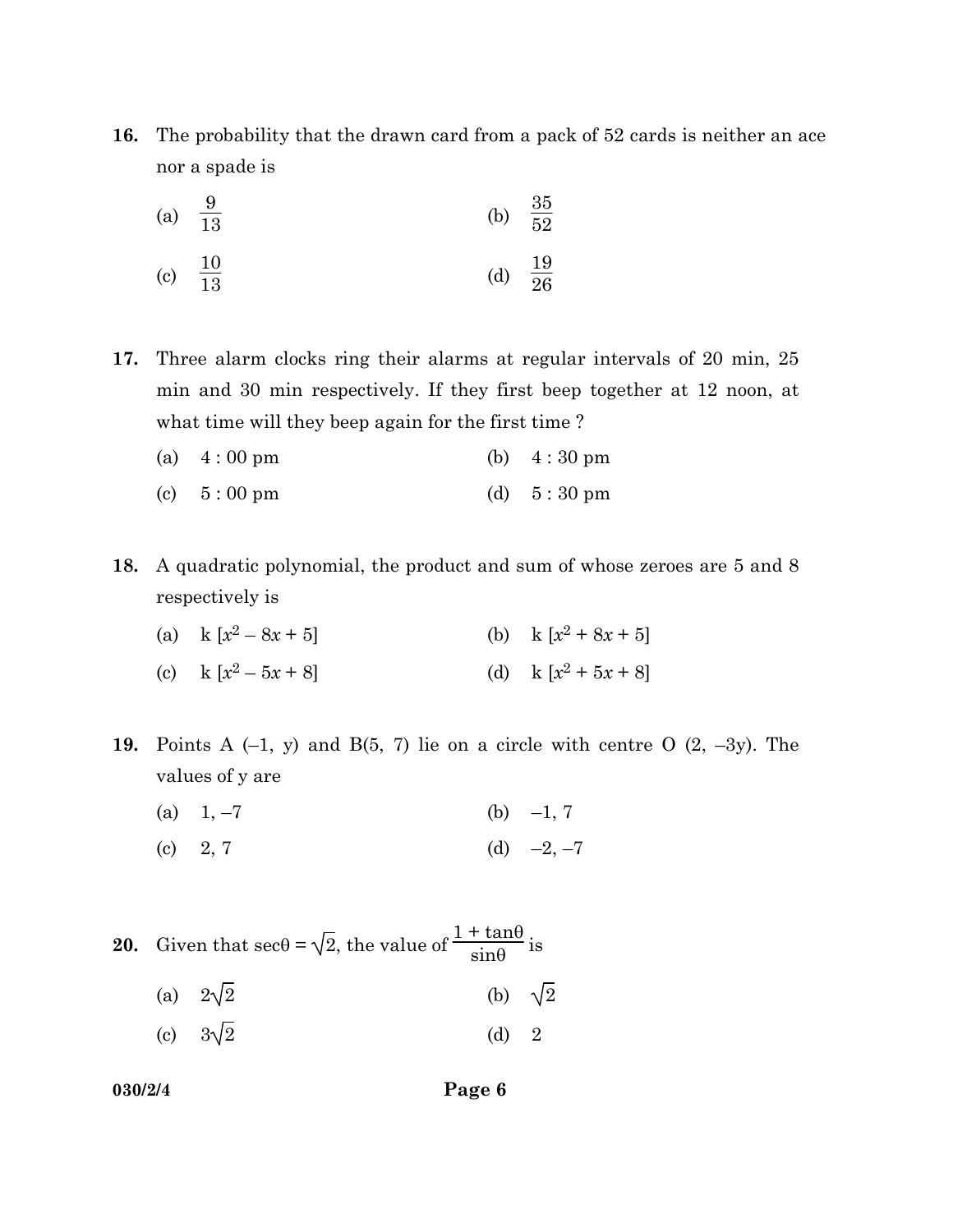#### SECTION – B

Q. No. 21 to 40 are of 1 mark each. Attempt any 16 from Q. 21 to 40 :

21. The greatest number which when divides 1251, 9377 and 15628 leaves remainder 1, 2 and 3 respectively is

| (a) $575$ | (b) $450$ |
|-----------|-----------|
| $(c)$ 750 | (d) $625$ |

22. Which of the following cannot be the probability of an event ?

| (a) 0.01            |                     | (b) $3\%$ |
|---------------------|---------------------|-----------|
| (c) $\frac{16}{17}$ | (d) $\frac{17}{16}$ |           |

23. The diameter of a car wheel is 42 cm. The number of complete revolutions it will make in moving 132 km is

| (a) $10^4$ | (b) $10^5$ |
|------------|------------|
| (c) $10^6$ | (d) $10^3$ |

24. If  $\theta$  is an acute angle and  $\tan \theta + \cot \theta = 2$ , then the value of  $\sin^3 \theta + \cos^3 \theta$ is

| (a) 1 |                          | (b) $\frac{1}{2}$ |                |
|-------|--------------------------|-------------------|----------------|
|       | (c) $\frac{\sqrt{2}}{2}$ |                   | (d) $\sqrt{2}$ |

25. The ratio in which the line  $3x + y - 9 = 0$  divides the line segment joining the points  $(1, 3)$  and  $(2, 7)$  is

|           | (a) $3:2$ | (b) $2:3$ |
|-----------|-----------|-----------|
| $\lambda$ |           |           |

(c)  $3:4$  (d)  $4:3$ 

26. If  $x - 1$  is a factor of the polynomial  $p(x) = x^3 + ax^2 + 2b$  and  $a + b = 4$ , then

(a)  $a = 5, b = -1$  (b)  $a = 9, b = -5$ (c)  $a = 7, b = -3$  (d)  $a = 3, b = 1$ 

$$
030/2/4
$$

 $030/2/4$  Page 7 P.T.O.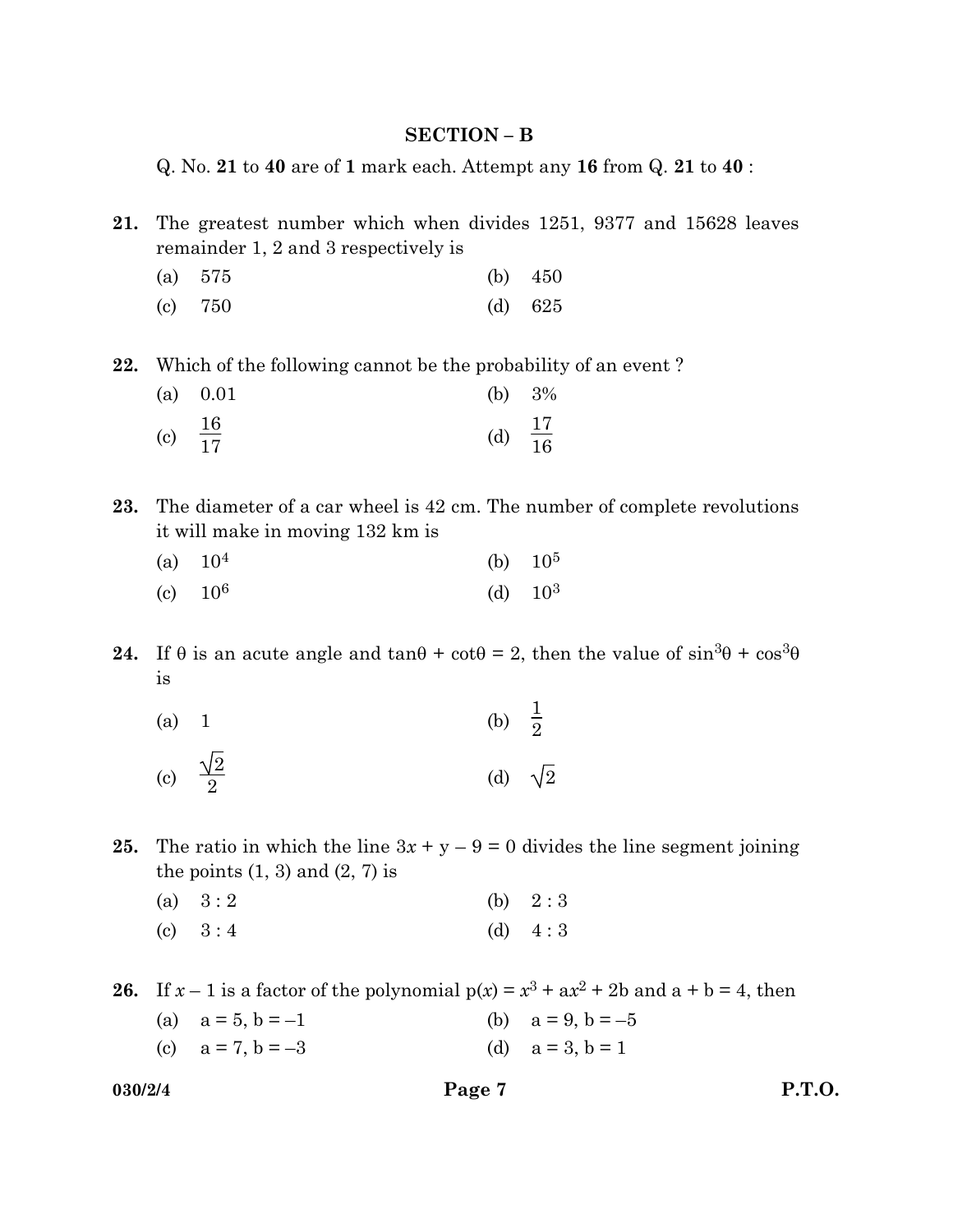27. If a and b are two coprime numbers, then  $a^3$  and  $b^3$  are

- (a) Coprime (b) Not coprime
- (c) Even (d) Odd

**28.** The area of a square that can be inscribed in a circle of area  $\frac{1408}{7}$  cm<sup>2</sup> is

- (a)  $321 \text{ cm}^2$ (b) 642 cm<sup>2</sup>
- (c)  $128 \text{ cm}^2$ (d)  $256 \text{ cm}^2$

29. If A  $(4, -2)$ , B $(7, -2)$  and C $(7, 9)$  are the vertices of a  $\triangle ABC$ , then  $\triangle ABC$  is

- (a) equilateral triangle
- (b) isosceles triangle
- (c) right angled triangle
- (d) isosceles right angled triangle

30. If  $\alpha$ ,  $\beta$  are the zeros of the quadratic polynomial  $p(x) = x^2 - (k + 6)x + 2(2k - 1)$ , then the value of k, if  $\alpha + \beta = \gamma$ 1  $\frac{1}{2} \alpha \beta$ , is

- (a)  $-7$  (b) 7
- (c)  $-3$  (d) 3

31. If n is a natural number, then  $2(5<sup>n</sup> + 6<sup>n</sup>)$  always ends with

(a) 1 (b) 4 (c)  $3$  (d)  $2$ 

**32.** The line segment joining the points  $P(-3, 2)$  and  $Q(5, 7)$  is divided by the y-axis in the ratio

|        | (a) $3:1$ | (b) $3:4$ |
|--------|-----------|-----------|
| $\sim$ |           |           |

(c)  $3:2$  (d)  $3:5$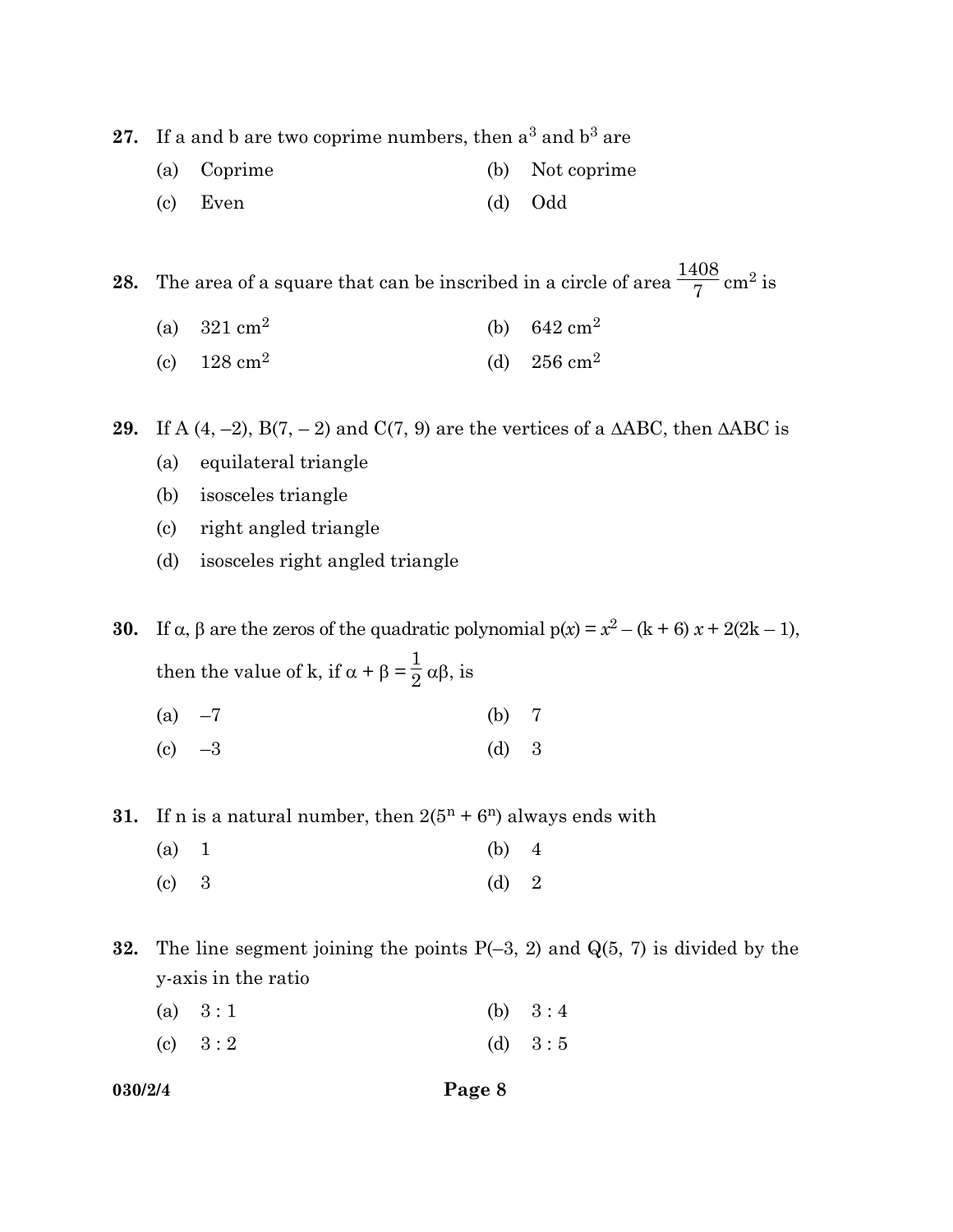33. If a cot $\theta$  + b cosec $\theta$  = p and b cot $\theta$  + a cosec $\theta$  = q, then  $p^2 - q^2$  =

(a)  $a^2-b^2$ (b)  $b^2 - a^2$ (c)  $a^2 + b^2$ (d)  $b - a$ 

34. If the perimeter of a circle is half to that of a square, then the ratio of the area of the circle to the area of the square is

| (a) $22:7$ | (b) $11:7$ |
|------------|------------|
| (c) $7:11$ | (d) $7:22$ |

35. A dice is rolled twice. The probability that 5 will not come up either time is

| (a)                        | $\frac{11}{36}$ | (b) | $\frac{1}{3}$   |
|----------------------------|-----------------|-----|-----------------|
| $\left( \mathrm{c}\right)$ | $\frac{13}{36}$ | (d) | $\frac{25}{36}$ |

36. The LCM of two numbers is 2400. Which of the following CANNOT be their HCF ?

| (a) 300 |  | (b) $400$ |
|---------|--|-----------|
| (c) 500 |  | (d) 600   |

37. In fig., PA, QB and RC are each perpendicular to AC. If  $x = 8$  cm and  $z = 6$ cm, then y is equal to



| (a) $\frac{56}{7}$ cm | (b) $\frac{7}{56}$ cm |
|-----------------------|-----------------------|
| (c) $\frac{25}{7}$ cm | (d) $\frac{24}{7}$ cm |

 $030/2/4$  Page 9 P.T.O.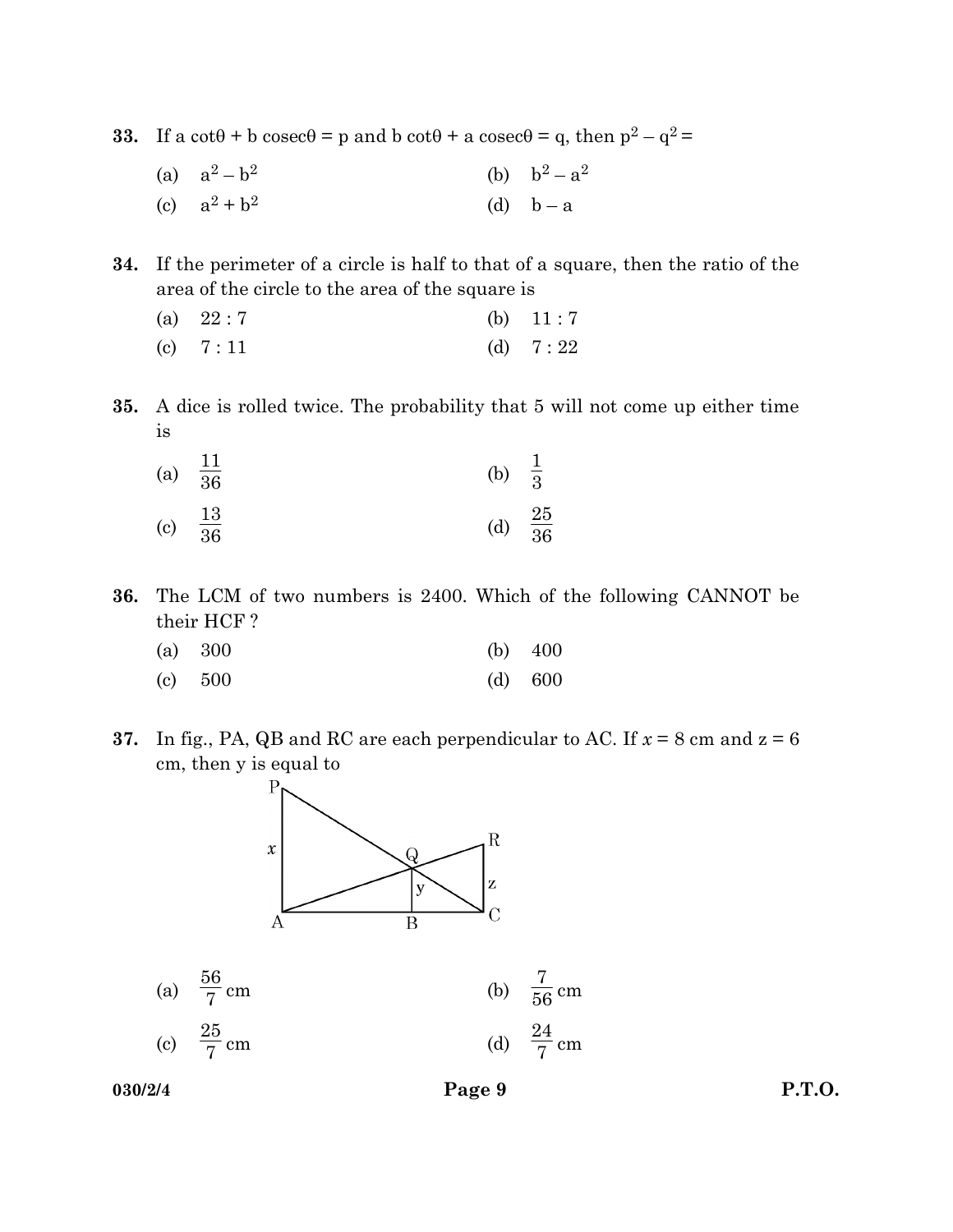**38.** In a  $\triangle ABC$ ,  $\angle A = x^{\circ}$ ,  $\angle B = (3x - 2)^{\circ}$ ,  $\angle C = y^{\circ}$ . Also  $\angle C - \angle B = 9^{\circ}$ . The sum of the greatest and the smallest angles of this triangle is

| (a) $107^{\circ}$ | (b) $135^{\circ}$ |
|-------------------|-------------------|
| (c) $155^{\circ}$ | (d) $145^{\circ}$ |

**39.** If  $\sec\theta + \tan\theta = p$ , then  $\tan\theta$  is

(a) 
$$
\frac{p^2 + 1}{2p}
$$
  
\n(b)  $\frac{p^2 - 1}{2p}$   
\n(c)  $\frac{p^2 - 1}{p^2 + 1}$   
\n(d)  $\frac{p^2 + 1}{p^2 - 1}$ 

**40.** The base BC of an equilateral  $\triangle ABC$  lies on the y-axis. The co-ordinates of C are  $(0, -3)$ . If the origin is the mid-point of the base BC, what are the coordinates of A and B ?

(a) A ( $\sqrt{3}$ , 0), B(0, 3) (b) A ( $\pm 3\sqrt{3}$ , 0), B(3, 0) (c) A ( $\pm 3\sqrt{3}$ , 0), B(0, 3) (d) A ( $\sqrt{3}$ , 0), B(3, 0)

# SECTION – C

 Q. No. 41-45 are based on Case Study–I, you have to answer any (4) four questions. Q. No. 46-50 are based on Case Study-II, you have to answer any (4) four questions.

#### Case Study-I

 A book store shopkeeper gives books on rent for reading. He has variety of books in his store related to fiction, stories and quizzes etc. He takes a fixed charge for the first two days and an additional charge for subsequent day. Amruta paid  $\bar{\tau}$  22 for a book and kept for 6 days; while Radhika paid  $\bar{\tau}$  16 for keeping the book for 4 days.



Assume that the fixed charge be  $\bar{x}$  x and additional charge (per day) be  $\bar{\tau}$  y.

Based on the above information, answer any four of the following questions :

- 41. The situation of amount paid by Radhika, is algebraically represented by
	- (a)  $x 4y = 16$  (b)  $x + 4y = 16$
	- (c)  $x 2y = 16$  (d)  $x + 2y = 16$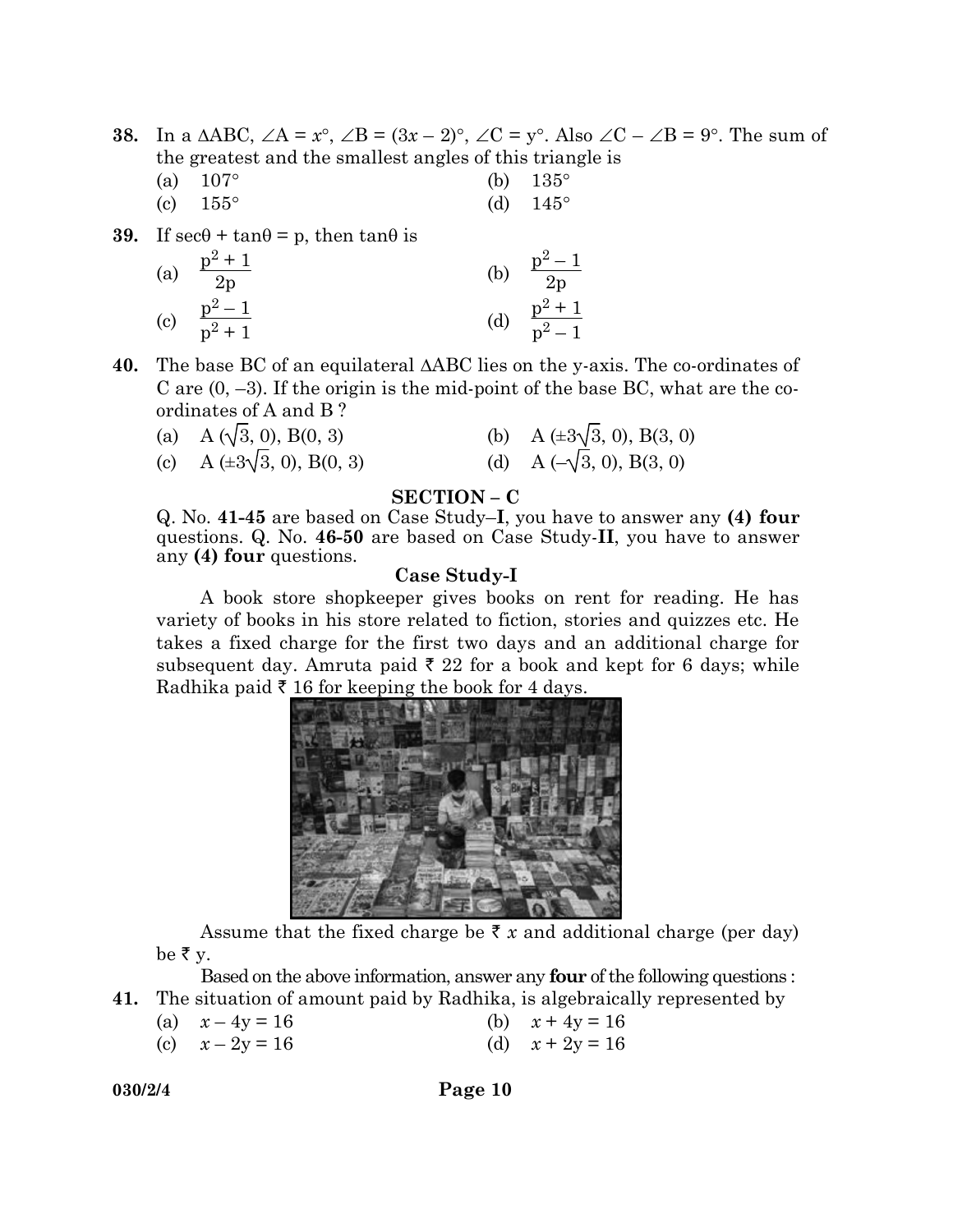42. The situation of amount paid by Amruta, is algebraically represented by

| (a) $x - 2y = 11$ | (b) $x - 2y = 22$ |
|-------------------|-------------------|
| (c) $x + 4y = 22$ | (d) $x - 4y = 11$ |

| <b>43.</b> What are the fixed charges for a book? |                      |  |                  |  |
|---------------------------------------------------|----------------------|--|------------------|--|
|                                                   | $(a) \quad \xi \, 9$ |  | (b) $\bar{x}$ 10 |  |
|                                                   | (c) $\bar{\tau}$ 13  |  | (d) ₹15          |  |

44. What are the additional charges for each subsequent day for a book ?

| $(a) \quad \xi 6$ | (b) $\bar{z}$ 5 |
|-------------------|-----------------|
| (c) ₹ 4           | (d) ₹ 3         |

45. What is the total amount paid by both, if both of them have kept the book for 2 more days ?

| (a) $\bar{z}$ 35 | (b) $\bar{z}$ 52 |
|------------------|------------------|
| (c) $\bar{z}$ 50 | (d) ₹58          |

# Case Study – II

 A farmer has a field in the shape of trapezium, whose map with scale  $1 \text{ cm} = 20 \text{ m}$ , is given below :

The field is divided into four parts by joining the opposite vertices.



Based on the above information, answer any four of the following questions :

- 46. The two triangular regions AOB and COD are
	- (a) Similar by AA criterion (b) Similar by SAS criterion
	- (c) Similar by RHS criterion (d) Not similar

# $030/2/4$  Page 11 P.T.O.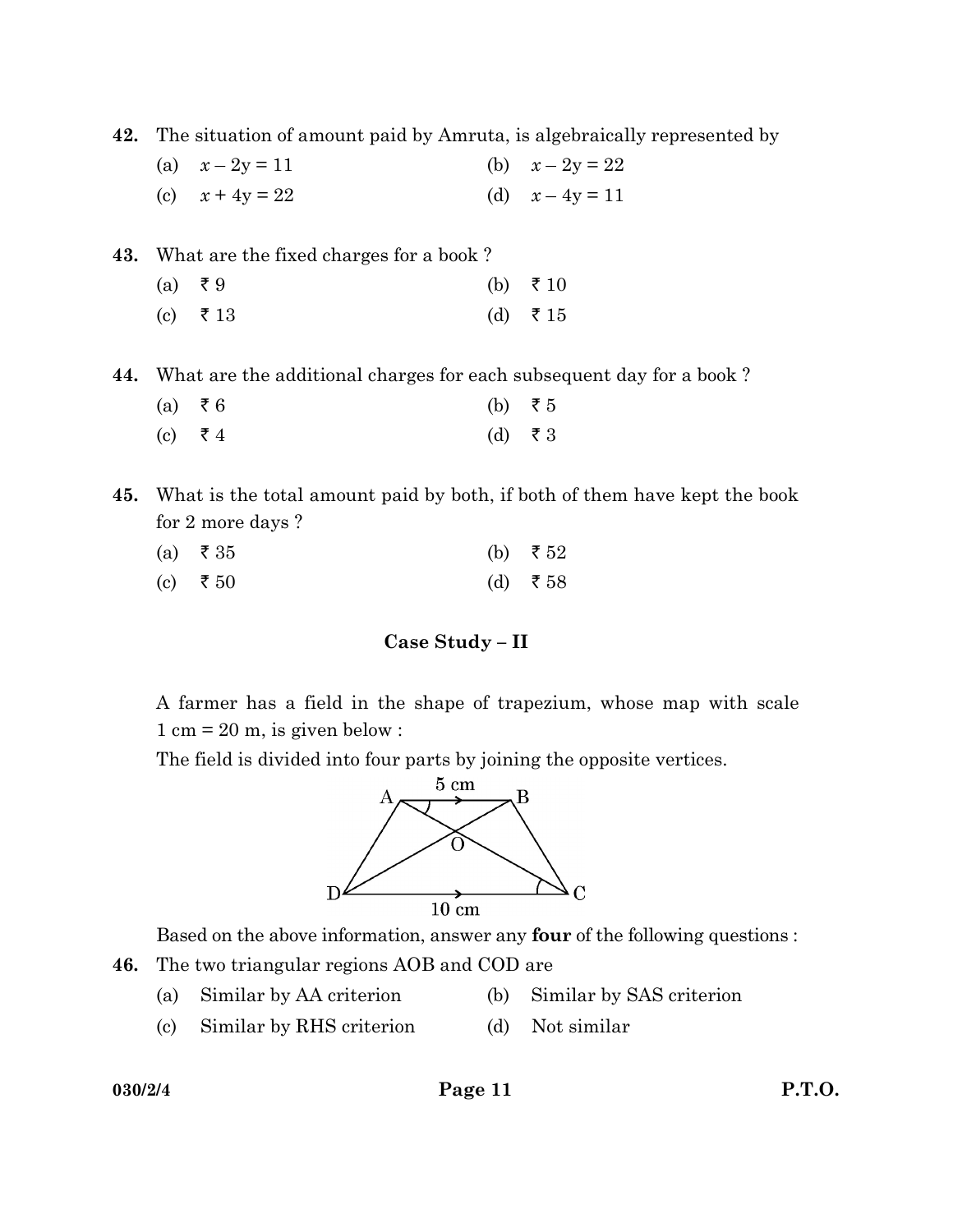47. The ratio of the area of the  $\triangle AOB$  to the area of  $\triangle COD$ , is

| (a) $4:1$ | (b) $1:4$ |
|-----------|-----------|
| (c) $1:2$ | (d) $2:1$ |

48. If the ratio of the perimeter of  $\triangle AOB$  to the perimeter of  $\triangle COD$  would have been 1 : 4, then

- (a)  $AB = 2 CD$  (b)  $AB = 4 CD$
- (c)  $CD = 2 AB$  (d)  $CD = 4 AB$
- **49.** If in  $\Delta$ s AOD and BOC,  $\frac{AO}{BC}$  = AD  $\frac{1}{\text{BO}}$ = OD  $\frac{\partial E}{\partial C}$ , then
	- (a)  $\triangle AOD \sim \triangle BOC$  (b)  $\triangle AOD \sim \triangle BCO$
	- (c)  $\triangle ADO \sim \triangle BCO$  (d)  $\triangle ODA \sim \triangle OBC$

50. If the ratio of areas of two similar triangles AOB and COD is 1 : 4, then which of the following statements is true ?

 $\overline{\phantom{a}}$ 

- (a) The ratio of their perimeters is 3 :4.
- (b) The corresponding altitudes have a ratio 1 : 2.
- (c) The medians have a ratio 1 : 4.
- (d) The angle bisectors have a ratio 1 : 16.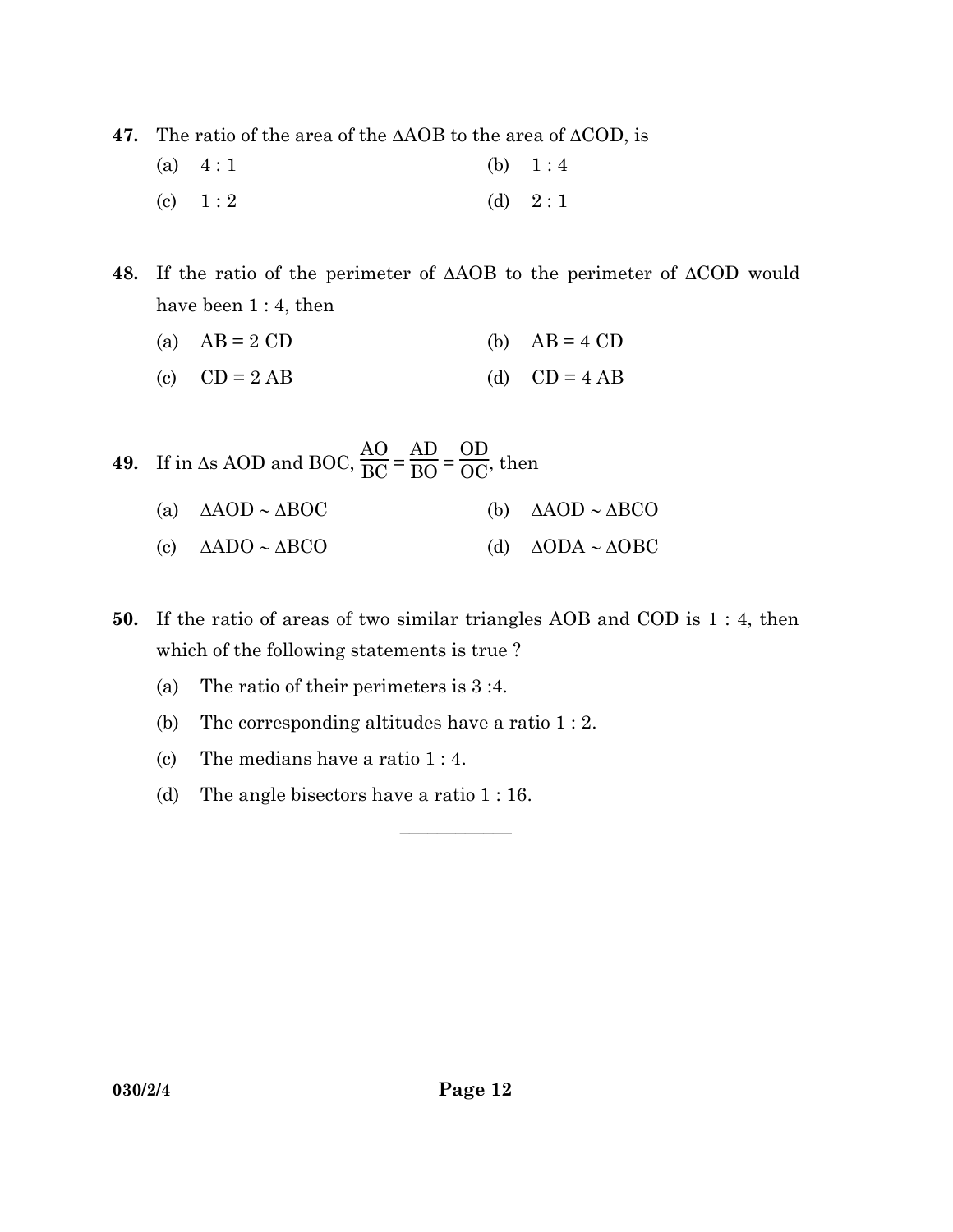### HINDI VERSION

सामान्य निर्देश :

निम्नलिखित निर्देशों को बहुत सावधानी से पढ़िए और उनका पूरी तरह से पालन कीजिए:

- (i) इस प्रश्न-पत्र में कुल 50 प्रश्न हैं जिनमें से केवल 40 प्रश्नों का उत्तर देना अनिवार्य है । **सभी** प्रश्न समान अंक के हैं।
- (ii) इस प्रश्न-पत्र में **तीन** खण्ड हैं : खंड क, खंड ख तथा खंड ग हैं ।
- (iii) खण्ड–क में 20 प्रश्न हैं । प्रश्न संख्या 1 से 20 में से किन्हीं 16 प्रश्नों के उत्तर देने हैं ।
- (iv) खण्ड–ख में भी 20 प्रश्न हैं । प्रश्न संख्या 21 से 40 में से किन्हीं 16 प्रश्नों के उत्तर देने हैं ।
- (v) खण्ड–ग में दो प्रकरण अध्ययन हैं । प्रत्येक प्रकरण में 5 प्रश्न हैं । प्रश्न संख्या 41 से 45 में से किन्हीं  $4$  प्रश्नों तथा प्रश्न संख्या  $46$  से 50 में से किन्हीं  $4$  प्रश्नों के उत्तर दीजिए ।
- (vi) प्रत्येक प्रश्न के लिए केवल एक ही सही विकल्प है । एक विकल्प से अधिक उत्तर देने पर अंक नहीं दिये जाएँगे ।
- (vii) ऋणात्मक अंकन नहीं होगा।

#### खण्ड – क

प्रश्न संख्या 1 से 20 तक प्रत्येक प्रश्न 1 अंक का है। किन्हीं 16 प्रश्नों के उत्तर दीजिए।

- 1. संख्या  $3750$  के अभाज्य गुणनखंडन में 5 की घात है:
	- (a) 3 (b) 4
	- (c) 5 (d) 6
- 2. बहुपद  $P(x)$  का आलेख x-अक्ष को 3 बिंदुओं पर काटता है तथा इसे 2 अन्य बिंदुओं पर स्पर्श करता है।  $P(x)$  के शून्यकों की संख्या है:

| (a) 1 | (b) 2 |  |
|-------|-------|--|
| (c) 3 | (d) 5 |  |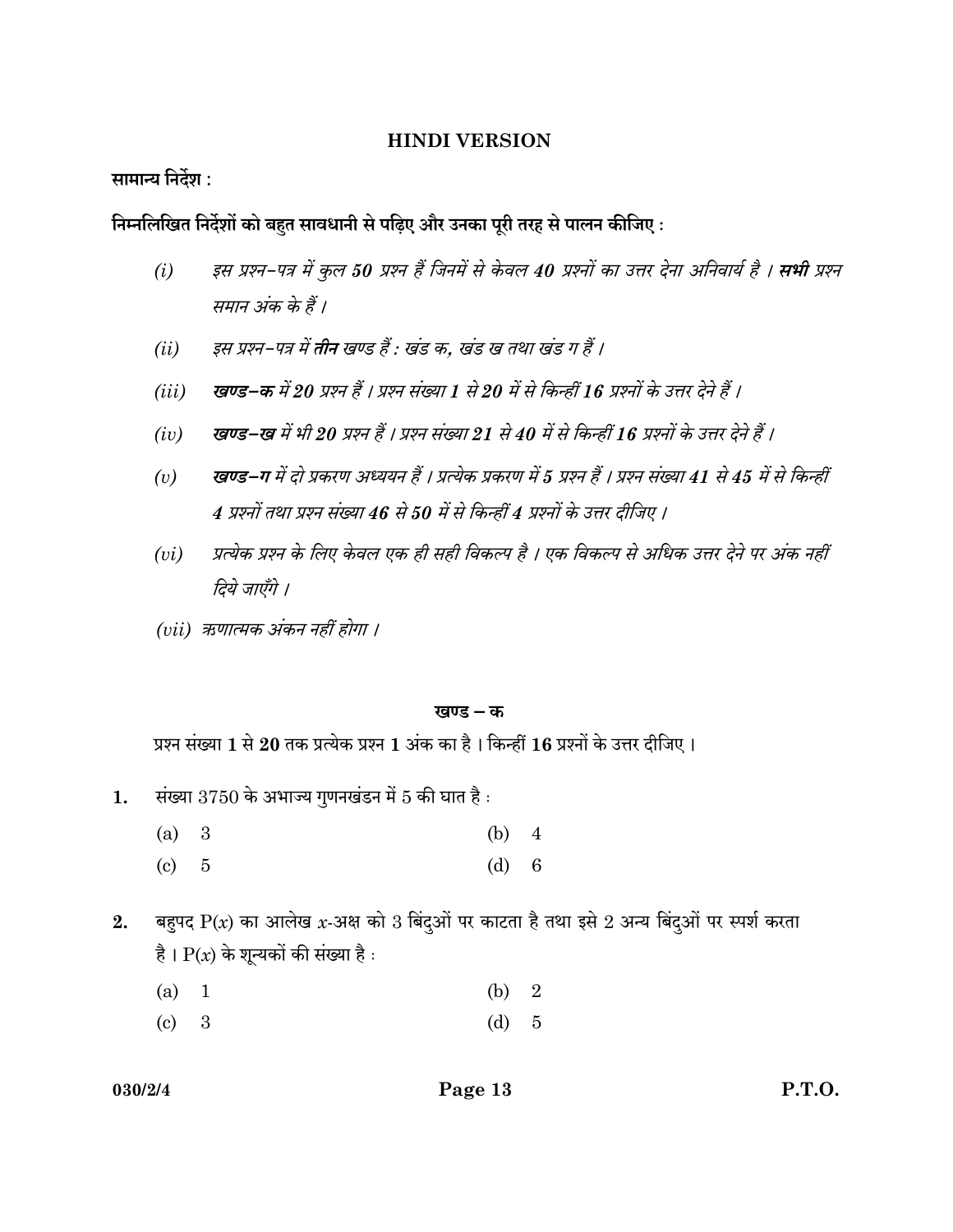- 3. दोनों समीकरणों  $32x + 33y = 34$  तथा  $33x + 32y = 31$  को संतुष्ट करने वाले  $x$  तथा  $y$  के क्रमशः मान हैं :
	- (a)  $-1, 2$  (b)  $-1, 4$
	- (c)  $1, -2$  (d)  $-1, -4$

4. यदि  $A(3, \sqrt{3})$ ,  $B(0, 0)$  तथा  $C(3, k)$ , समबाहु त्रिभुज  $ABC$  के शीर्ष हैं, तो  $k$  का मान है

| (a) 2 |                 | (b) $-3$ |                 |
|-------|-----------------|----------|-----------------|
|       | (c) $-\sqrt{3}$ |          | (d) $-\sqrt{2}$ |

5. दी गई आकृति में, DE ||BC, AD = 2 सेमी तथा BD = 3 सेमी है, तो ar ( $\triangle ABC$ ) :  $ar(AADE)$  बराबर है:



6. 
$$
\overline{4}R \cot \theta = \frac{1}{\sqrt{3}} \dot{\overline{6}}, \overline{d} \sec^2 \theta + \csc^2 \theta \overline{d}
$$
 का मान  $\dot{\overline{6}}$ :

(a) 1 (b)  $\frac{40}{9}$  $\frac{40}{9}$ 

(c) 
$$
\frac{38}{9}
$$
 (d)  $5\frac{1}{3}$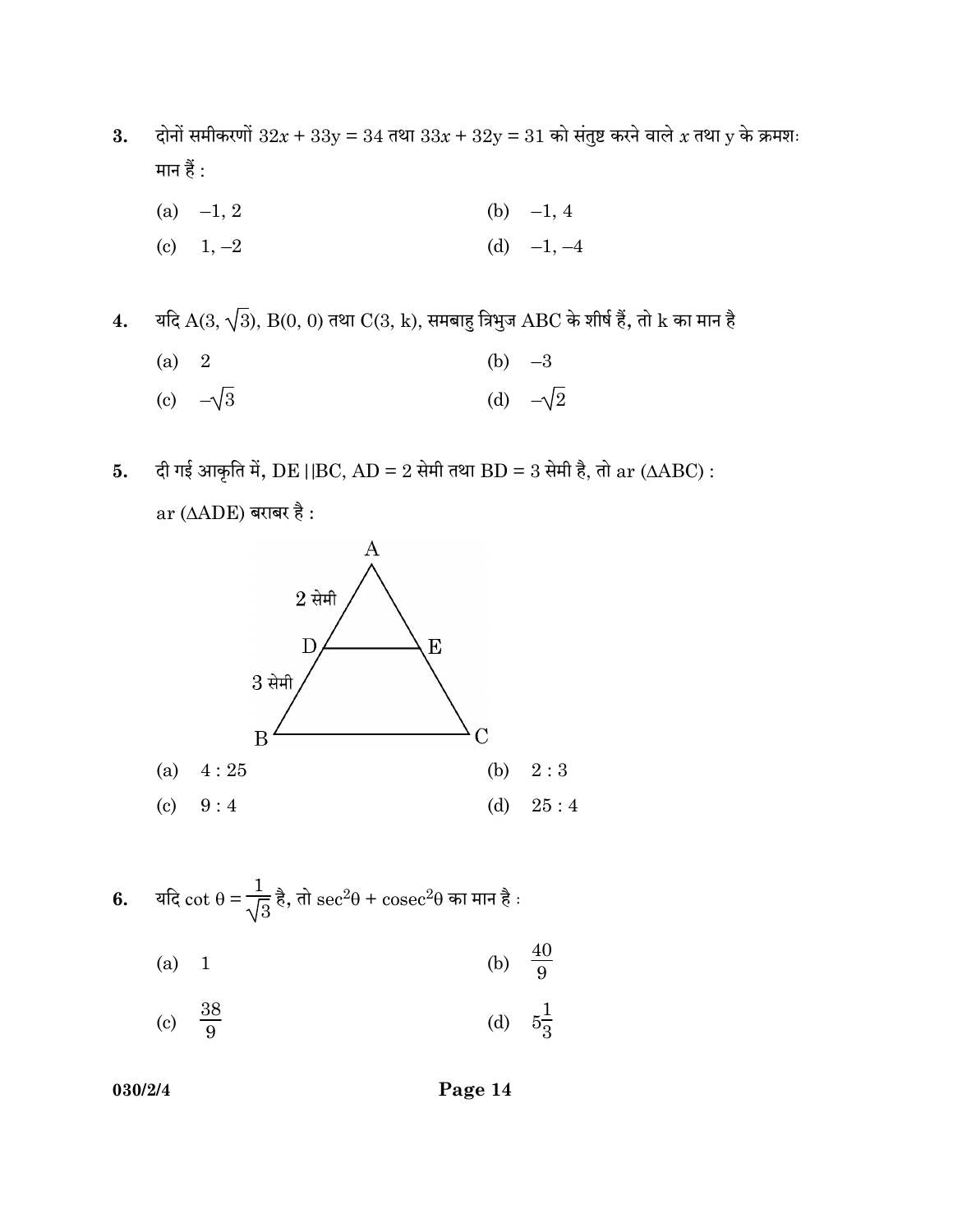- 7.  $176$  मी. परिधि वाले वृत्त के एक चतुर्थांश का क्षेत्रफल है:
	- (a)  $2464$  वर्ग मी. (b)  $1232$  वर्ग मी.
	- (c)  $616$  वर्ग मी. (d)  $308$  वर्ग मी.
- ${\bf 8.} \qquad$  किसी घटना  ${\rm E}$  के लिए,  ${\rm P}({\rm E})+{\rm P}(\overline{\rm E})$  =  $x$  है, तो  $x^3-3$  का मान है : (a)  $-2$  (b) 2
	- (c)  $1$  (d)  $-1$
- 9. वह अधिक से अधिक चाल जिसके द्वारा चलने पर एक लड़की 95 मी. तथा 171 मी. की दूरियाँ पूरे-पूरे मिनटों में तय कर सके, है
	- (a)  $17 \text{ H.}/\text{H.}$  (b)  $19 \text{ H.}/\text{H.}$ (c)  $23 \text{ H.}/\text{H.}$  (d)  $13 \text{ H.}/\text{H.}$
- 10. दी गई आकृति में बहुपद  $P(x)$  का आलेख दर्शाया गया है।  $P(x)$  के शून्यकों की संख्या है:



11. दो समांतर रेखाओं में से एक का समीकरण  $3x - 2y = 5$  है, तो दूसरी रेखा का समीकरण हो सकता है

- (a)  $9x + 8y = 7$  (b)  $-12x 8y = 7$
- (c)  $-12x + 8y = 7$  (d)  $12x + 8y = 7$

# 030/2/4 Page 15 P.T.O.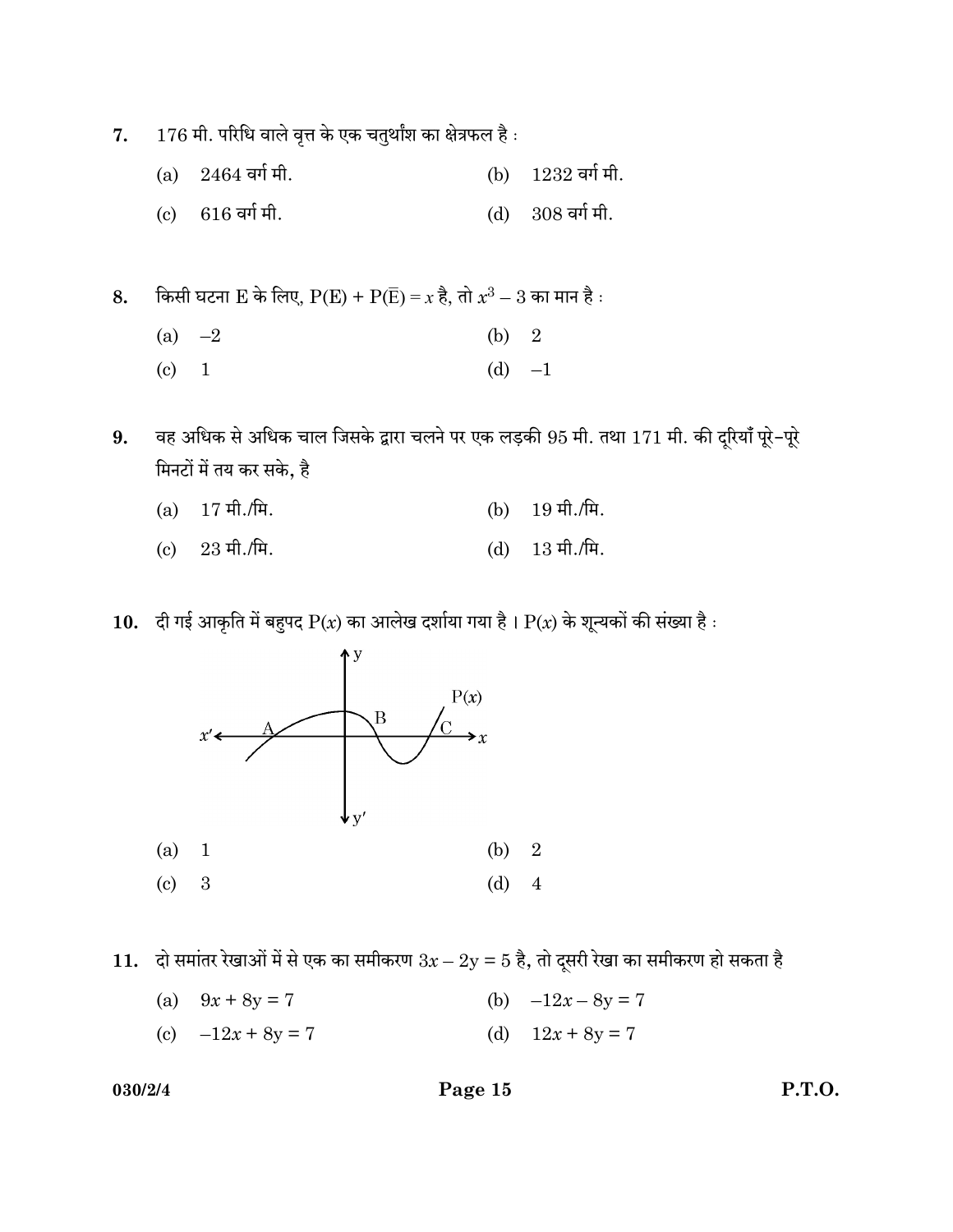- 12. एक समांतरचतुर्भुज ABCD के तीन शीर्ष  $A(1, 4)$ , B(-2, 3) तथा C(5, 8) हैं। इसके चौथे शीर्ष  $D$  की कोटि है:
	- (a) 8 (b) 9
	- (c) 7 (d) 6

13. ∆ $\triangle$ ABC तथा  $\triangle$ DEF में, ∠F = ∠C, ∠B = ∠E तथा  $\triangle$ B =  $\frac{1}{2}$  DE हैं, तो यह त्रिभुजें

- $(a)$  सर्वांगसम हैं, परन्तु समरूप नहीं हैं।
- (b) समरूप हैं, परन्तु सर्वांगसम नहीं हैं।
- (c) न सर्वांगसम और न ही समरूप हैं।
- (d) सर्वांगसम तथा समरूप दोनों हैं।
- $14. \;\; \text{AABC}$  जिसमें  $\angle \text{B}$  समकोण है में  $\text{sinA} = \frac{7}{25}$ है, तो  $\text{cosC}$  बराबर है
	- (a)  $\frac{7}{25}$  $\frac{7}{25}$  (b)  $\frac{24}{25}$ (c)  $\frac{7}{24}$  $\frac{7}{24}$  (d)  $\frac{24}{7}$
- $\,$ 15. एक घड़ी की मिनट वाली सूई की लंबाई  $84$  सेमी है । मिनट वाली सूई की नोक द्वारा पूर्वाह्न  $\,10:10$  से  $10:25$  तक में तय की गई दूरी है
	- $(a)$  44 सेमी (b) 88 सेमी
	- $\text{(c)}$  132 सेमी  $\text{(d)}$  176 सेमी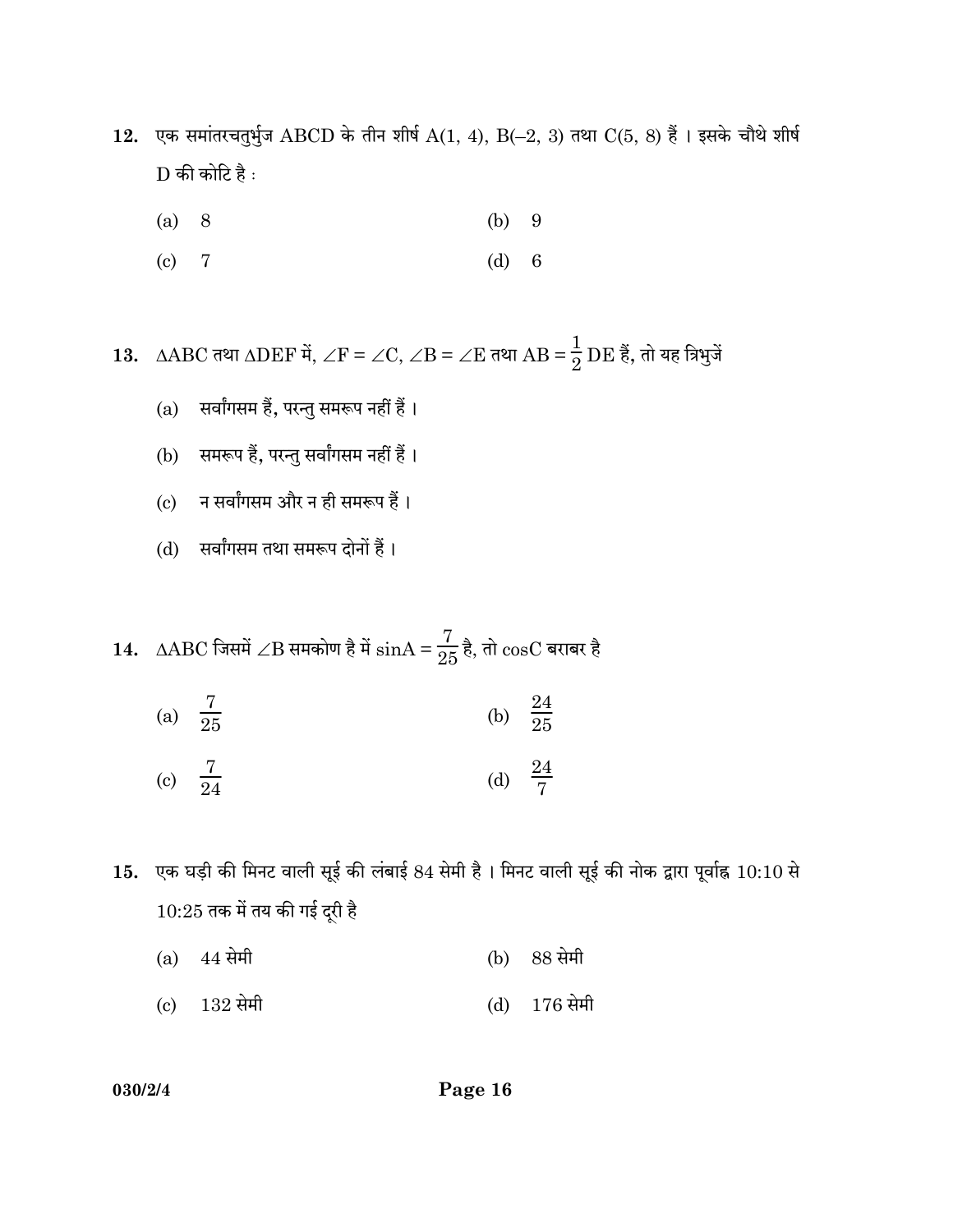16. 52 पत्तों वाली एक गड्डी से निकाले गए एक कार्ड के इक्का न होने की और न ही ह़ुकुम के होने की प्रायिकता है :

| (a) $\frac{9}{13}$  | (b) $\frac{35}{52}$ |  |
|---------------------|---------------------|--|
| (c) $\frac{10}{13}$ | (d) $\frac{19}{26}$ |  |

17. तीन अलार्म घड़ियों के अलार्म क्रमशः 20 मिनट, 25 मिनट और 30 मिनट के नियमित अंतराल पर बजते हैं। यदि इन तीनों घड़ियों की पहली घंटी दोपहर 12 बजे बजी हों, तो उसके बाद तीनों घड़ियों की घंटियाँ एक साथ कितने बजे बजेंगी ?

- $(a)$  शाम  $4:00$  बजे
- (b) शाम  $4:30$  पर
- $(c)$  शाम  $5:00$  बजे
- (d) शाम  $5:30$  पर
- 18. एक द्विघात बहुपद जिसके शून्यकों का गुणनफल और योग क्रमशः 5 और 8 हैं, है
	- (a) k  $\left[x^2\right]$  $x^2 + 8x + 5$ (c) k  $[x^2 - 5x + 8]$  (d) k  $[x^2 + 5x + 8]$

19. केन्द्र  $O(2, -3y)$  वाले एक वृत्त पर बिन्दु  $A(-1, y)$  तथा  $B(5, 7)$  स्थित हैं।  $y$  के मान हैं:

- (a)  $1, -7$  (b)  $-1, 7$
- (c)  $2, 7$  (d)  $-2, -7$

20. 
$$
\sec\theta = \sqrt{2} \sec\theta
$$
  $\Rightarrow$   $\frac{1 + \tan\theta}{\sin\theta}$   $\Rightarrow$   $\tan\theta$   $\therefore$   
\n(a)  $2\sqrt{2}$  (b)  $\sqrt{2}$   
\n(c)  $3\sqrt{2}$  (d) 2

030/2/4 Page 17 P.T.O.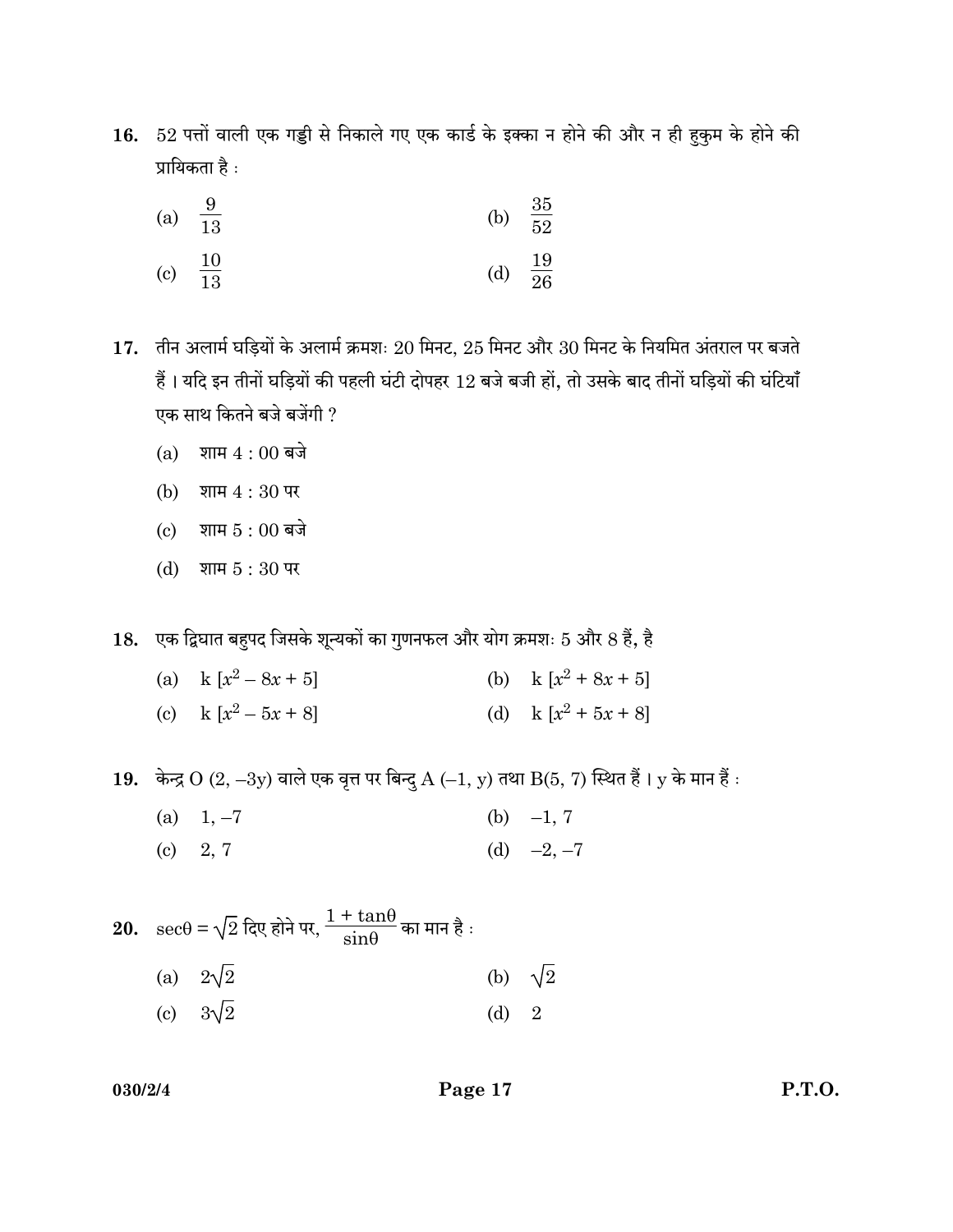|         | प्रश्न संख्या $21$ से $40$ तक प्रत्येक प्रश्न $1$ अंक का है। किन्हीं $16$ प्रश्नों के उत्तर दीजिए : |                                                                                                       |                                     |                     |  |
|---------|-----------------------------------------------------------------------------------------------------|-------------------------------------------------------------------------------------------------------|-------------------------------------|---------------------|--|
| 21.     | सबसे बड़ी संख्या जो 1251, 9377 तथा 15628 को भाग देने पर क्रमशः 1, 2 और 3 शेषफल देती                 |                                                                                                       |                                     |                     |  |
|         | हो, वह है                                                                                           |                                                                                                       |                                     |                     |  |
|         | (a)                                                                                                 | 575                                                                                                   | (b)                                 | 450                 |  |
|         | $\left( \mathrm{e}\right)$                                                                          | 750                                                                                                   | (d)                                 | 625                 |  |
|         |                                                                                                     |                                                                                                       |                                     |                     |  |
| 22.     |                                                                                                     | निम्न में से कौन, एक घटना की प्रायिकता नहीं हो सकती ?                                                 |                                     |                     |  |
|         | (a)                                                                                                 | 0.01                                                                                                  | (b)                                 | 3%                  |  |
|         | (c) $\frac{16}{17}$                                                                                 |                                                                                                       | (d) $\frac{17}{16}$                 |                     |  |
|         |                                                                                                     |                                                                                                       |                                     |                     |  |
|         |                                                                                                     | 23. एक कार के पहिये का व्यास 42 सेमी है । 132 कि.मी. की दूरी तय करने के लिए इस पहिए द्वारा लगाए       |                                     |                     |  |
|         |                                                                                                     | गए पूर्ण चक्करों की संख्या होगी :                                                                     |                                     |                     |  |
|         | (a)                                                                                                 | 10 <sup>4</sup>                                                                                       | (b)                                 | 10 <sup>5</sup>     |  |
|         | $\left( \mathrm{c}\right)$                                                                          | 10 <sup>6</sup>                                                                                       | (d)                                 | 10 <sup>3</sup>     |  |
|         |                                                                                                     |                                                                                                       |                                     |                     |  |
|         |                                                                                                     | 24. यदि θ एक न्यून कोण है और tanθ + cotθ = 2 है, तो $\sin^3\theta$ + cos <sup>3</sup> θ का मान होगा : |                                     |                     |  |
|         |                                                                                                     |                                                                                                       |                                     |                     |  |
|         | (a)                                                                                                 | $\mathbf{1}$                                                                                          |                                     |                     |  |
|         |                                                                                                     | (c) $\frac{\sqrt{2}}{2}$                                                                              | (b) $\frac{1}{2}$<br>(d) $\sqrt{2}$ |                     |  |
|         |                                                                                                     |                                                                                                       |                                     |                     |  |
|         |                                                                                                     |                                                                                                       |                                     |                     |  |
| 25.     |                                                                                                     | बिन्दुओं $(1, 3)$ तथा $(2, 7)$ को मिलाने वाले रेखा–खंड को, रेखा $3x + y - 9 = 0$ जिस अनुपात में       |                                     |                     |  |
|         |                                                                                                     | काटती है, वह है :                                                                                     |                                     |                     |  |
|         |                                                                                                     | (a) $3:2$                                                                                             |                                     | (b) $2:3$           |  |
|         |                                                                                                     | (c) $3:4$                                                                                             |                                     | (d) $4:3$           |  |
|         |                                                                                                     |                                                                                                       |                                     |                     |  |
|         |                                                                                                     | 26. यदि $x - 1$ एक बहुपद $p(x) = x^3 + ax^2 + 2b$ का एक गुणनखण्ड है और $a + b = 4$ है, तो             |                                     |                     |  |
|         |                                                                                                     | (a) $a = 5, b = -1$                                                                                   |                                     | (b) $a = 9, b = -5$ |  |
|         |                                                                                                     | (c) $a = 7, b = -3$                                                                                   |                                     | (d) $a = 3, b = 1$  |  |
|         |                                                                                                     |                                                                                                       |                                     |                     |  |
| 030/2/4 |                                                                                                     | Page 18                                                                                               |                                     |                     |  |

# खण्ड – ख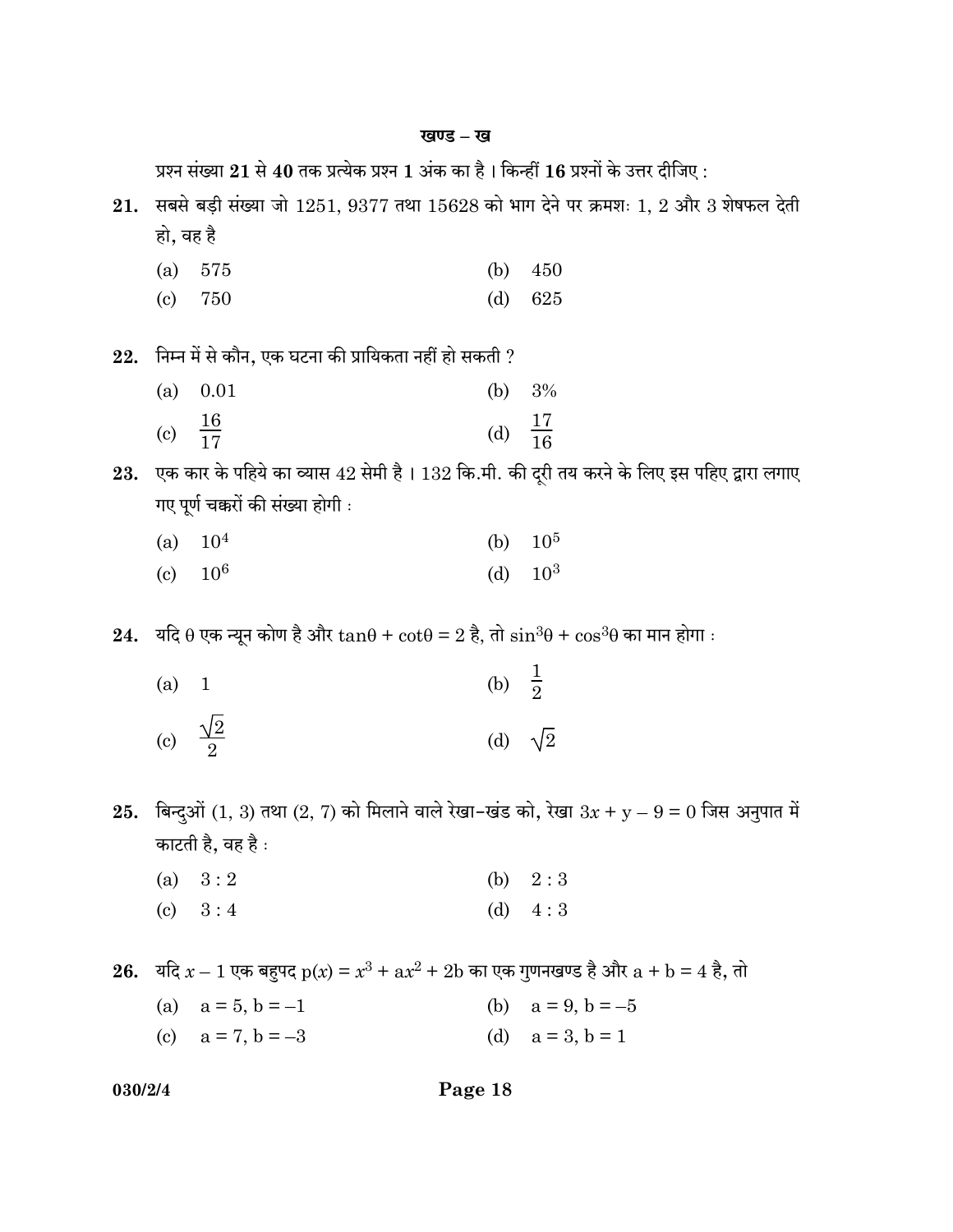|     | 27. यदि a और b दो सह-अभाज्य संख्याएँ हैं, तो a <sup>3</sup> और b <sup>3</sup> |                                                                                                           |         |                                                   |  |
|-----|-------------------------------------------------------------------------------|-----------------------------------------------------------------------------------------------------------|---------|---------------------------------------------------|--|
|     |                                                                               | (a) सह-अभाज्य हैं।                                                                                        |         | (b) सह-अभाज्य नहीं हैं।                           |  |
|     |                                                                               | (c) सम संख्याएँ हैं।                                                                                      |         | (d) विषम संख्याएँ हैं।                            |  |
|     |                                                                               |                                                                                                           |         |                                                   |  |
|     |                                                                               | 28. $\frac{1408}{7}$ सेमी $^2$ क्षेत्रफल के वृत्त के अंतर्गत बने वर्ग का क्षेत्रफल है :                   |         |                                                   |  |
|     | (a)                                                                           | $321$ सेमी <sup>2</sup>                                                                                   |         | (b) $642 \text{ }\theta^{42}$                     |  |
|     | (c)                                                                           | $128$ सेमी $^2$                                                                                           |         | (d) $256 \text{ }\hat{+} \hat{+} \hat{+} \hat{+}$ |  |
|     |                                                                               |                                                                                                           |         |                                                   |  |
|     |                                                                               | 29. यदि एक त्रिभुज के शीर्ष A $(4, -2)$ , B $(7, -2)$ और $\rm C(7, 9)$ हैं, तो यह त्रिभुज है एक           |         |                                                   |  |
|     |                                                                               | (a) समबाहु त्रिभुज                                                                                        |         | (b) समद्विबाहु त्रिभुज                            |  |
|     |                                                                               | (c) समकोण त्रिभुज                                                                                         |         | (d) समद्विबाहु समकोण त्रिभुज                      |  |
|     |                                                                               |                                                                                                           |         |                                                   |  |
|     |                                                                               | <b>30.</b> यदि α और β द्विघात बहुपद p(x) = $x^2 - (k + 6) x + 2(2k - 1)$ के शून्यांक हैं, तो k का वह मान, |         |                                                   |  |
|     | जिसके लिए $\alpha + \beta = \frac{1}{2} \alpha \beta$ हैं, है                 |                                                                                                           |         |                                                   |  |
|     | (a) $-7$                                                                      |                                                                                                           | (b) $7$ |                                                   |  |
|     | (c) $-3$                                                                      |                                                                                                           | (d)     | $\boldsymbol{3}$                                  |  |
|     |                                                                               | 31. यदि 'n' एक प्राकृत संख्या है, तो संख्या $2(5^{n} + 6^{n})$ जिस अंक पर समाप्त होगी, वह है              |         |                                                   |  |
|     | (a)                                                                           | $\overline{1}$                                                                                            | (b)     | $\overline{4}$                                    |  |
|     | $\left( \mathrm{e}\right)$                                                    | $\boldsymbol{3}$                                                                                          | (d)     | $\overline{2}$                                    |  |
|     |                                                                               |                                                                                                           |         |                                                   |  |
| 32. |                                                                               | बिन्दुओं P(-3, 2) और Q(5, 7) को मिलाने वाले रेखाखंड को y - अक्ष जिस अनुपात में बाँटता है,                 |         |                                                   |  |
|     | वह है :                                                                       |                                                                                                           |         |                                                   |  |
|     | (a)                                                                           | 3:1                                                                                                       | (b)     | 3:4                                               |  |
|     | $\left( \mathrm{c}\right)$                                                    | 3:2                                                                                                       | (d)     | 3:5                                               |  |
|     |                                                                               |                                                                                                           |         |                                                   |  |

030/2/4 Page 19 P.T.O.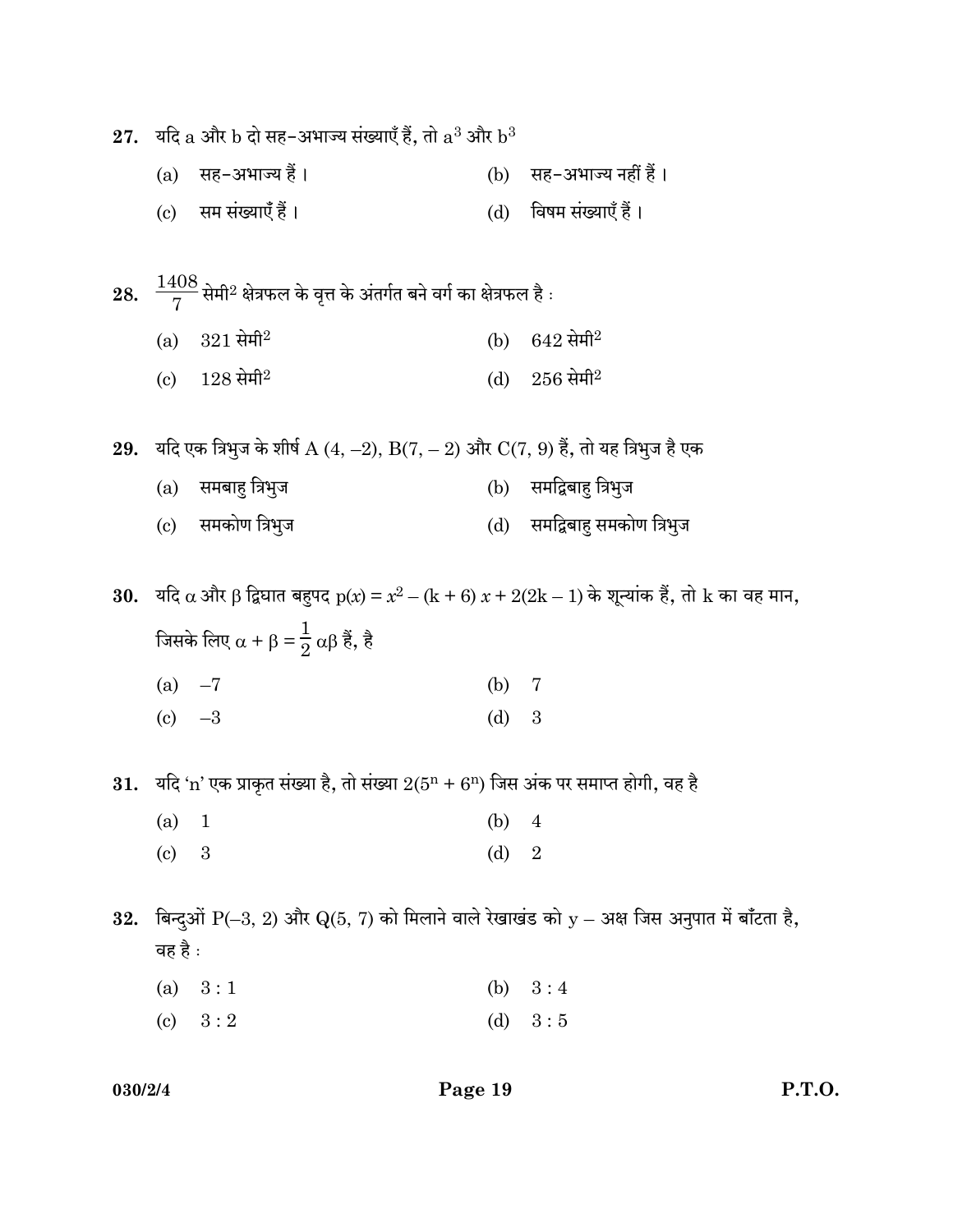33. यदि  $a\,\cot\theta + b\,\csc\theta = p\,\mp\sqrt{a}\,b\,\cot\theta + a\,\csc\theta = q\,\frac{1}{6},\,\pi\,\frac{1}{p}p^2 - q^2\,\mp\sqrt{a}\,b\,\frac{1}{p}\,.$ 

- (a)  $a^2-b^2$ (b)  $b^2 - a^2$
- (c)  $a^2 + b^2$ (d)  $b - a$

34. यदि एक वृत्त की परिधि, एक वर्ग के परिमाप की आधी है, तो वृत्त के क्षेत्रफल का वर्ग के क्षेत्रफल से अनुपात होगा

- (a)  $22:7$  (b)  $11:7$ (c)  $7:11$  (d)  $7:22$
- $35.$  एक पासा दो बार फेंका गया। दोनों बार  $5$  न आने की प्रायिकता है :

| (a) $\frac{11}{36}$ | (b) $\frac{1}{3}$ |                 |
|---------------------|-------------------|-----------------|
| (c) $\frac{13}{36}$ | (d)               | $\frac{25}{36}$ |

 $36.$  दो संख्याओं का  $LCM$   $2400$  है। निम्न में से कौन सी संख्या, इन संख्याओं का  $HCF$  नहीं हो सकती ?

| (a) 300 |         | (b) $400$ |
|---------|---------|-----------|
| (c) 500 | (d) 600 |           |

37. दी गई आकृति में, PA, QB और RC प्रत्येक AC पर लम्बवत् हैं। यदि  $x = 8$  सेमी तथा  $z = 6$  सेमी, तो  $y$  बराबर होगा $\cdot$ 



| (a) $\frac{56}{7}$ सेमी | (b) $\frac{7}{56}$ सेमी |
|-------------------------|-------------------------|
| (c) $\frac{25}{7}$ सेमी | (d) $\frac{24}{7}$ सेमी |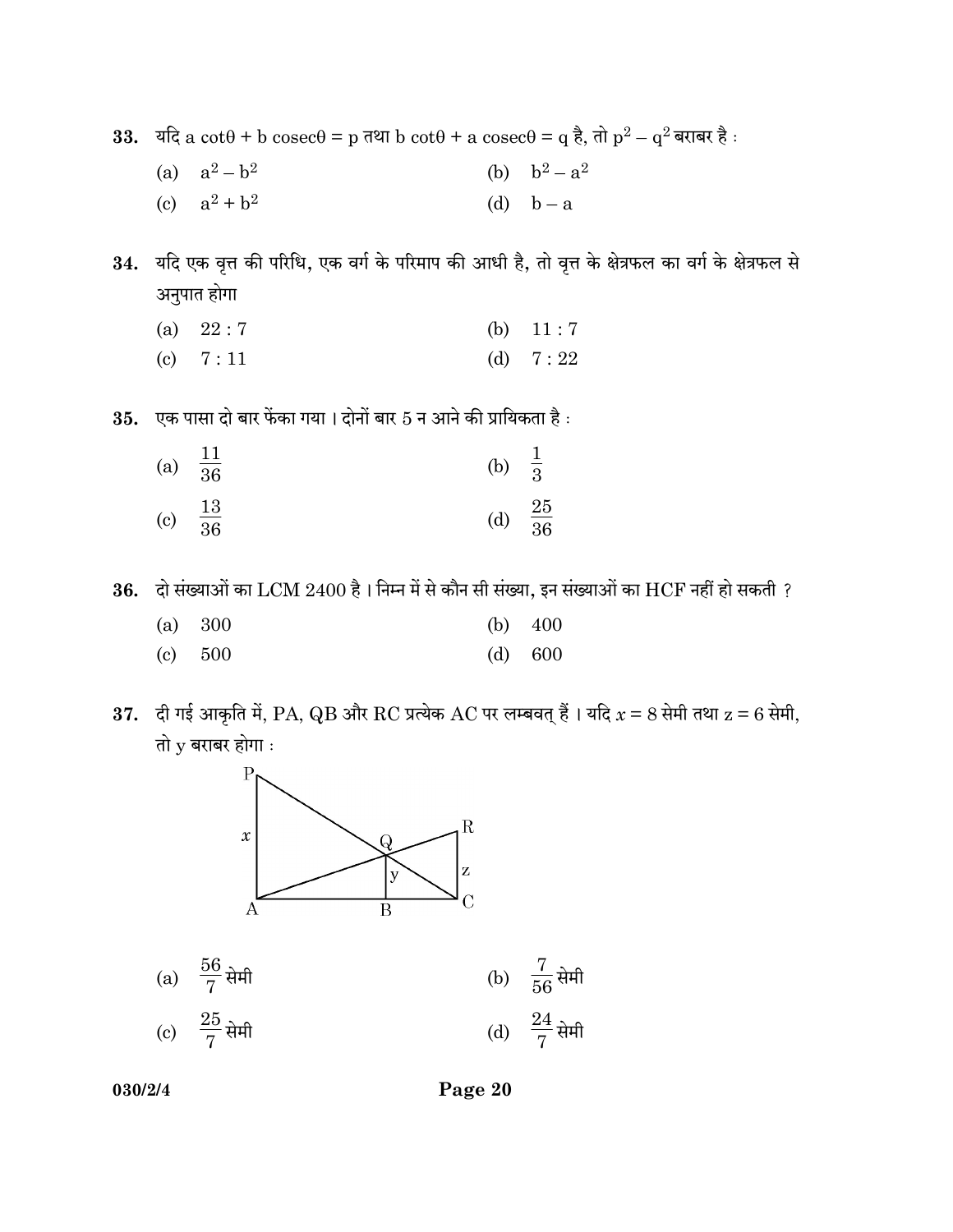38. एक त्रिभुज में ∠A = x°, ∠B =  $(3x - 2)$ ° और ∠C = y° है। ∠C – ∠B = 9° भी है। इस त्रिभूज के सबसे बड़े कोण और सबसे छोटे कोण का योग है

- (a)  $107^{\circ}$  (b)  $135^{\circ}$ (c)  $155^{\circ}$  (d)  $145^{\circ}$
- 39. यदि sec $\theta$  + tan $\theta$  = p है, तो tan $\theta$  होगा:

|                            | (a) $\frac{p^2+1}{2p}$ | (b) | $\frac{p^2-1}{2p}$    |
|----------------------------|------------------------|-----|-----------------------|
| $\left( \mathrm{c}\right)$ | $\frac{p^2-1}{p^2+1}$  | (d) | $\frac{p^2+1}{p^2-1}$ |

40. समबाह त्रिभुज ABC का आधार BC, y-अक्ष पर है। शीर्ष C के निर्देशांक  $(0, -3)$  हैं। यदि मूल-बिन्दु, आधार BC का मध्य-बिन्दु हो, तो शीर्षों  $A$  और  $B$  के निर्देशांक होंगे :

(a) A ( $\sqrt{3}$ , 0), B(0, 3) (b) A ( $\pm 3\sqrt{3}$ , 0), B(3, 0) (c) A ( $\pm 3\sqrt{3}$ , 0), B(0, 3) (d) A ( $\sqrt{3}$ , 0), B(3, 0)

#### खण्ड-ग

प्र.सं. 41-45 प्रकरण अध्ययन-I पर आधारित है, जिनमें से किन्हीं 4 प्रश्नों के उत्तर देने हैं। प्र. 46 से  $50$  तक प्रकरण अध्ययन-II पर आधारित हैं, जिनमें से किन्हीं 4 प्रश्नों के उत्तर देने हैं।

### प्रकरण अध्ययन-I

एक पुस्तकों का दुकानदार पढ़ने के लिए पुस्तकें किराए पर उपलब्ध कराता है। उसकी दुकान में अनेक प्रकार की पुस्तकें उपलब्ध हैं, जिनमें उपन्यास, कहानियाँ व प्रश्नोत्तरी भी हैं। पहले दो दिन के लिए वह नियत प्रभार और उसके बाद के प्रत्येक दिन का अतिरिक्त प्रभार हासिल करता है। अमृता एक पुस्तक का 6 दिन का कुल प्रभार ₹  $22$  व राधिका एक पुस्तक का  $4$  दिन का कुल प्रभार ₹  $16$  देती हैं।



मान लीजिए कि नियत प्रभार है ह $x$  और प्रतिदिन का अतिरिक्त प्रभार है y है। ऊपर दी गई सूचना पर आधारित होकर, निम्न में से किन्हीं **चार** प्रश्नों के उत्तर दीजिए :

- $41.$  राधिका द्वारा दिए गए प्रभार की परिस्थिति का बीजगणितीय निरूपण है :
	- (a)  $x 4y = 16$  (b)  $x + 4y = 16$
	- (c)  $x 2y = 16$  (d)  $x + 2y = 16$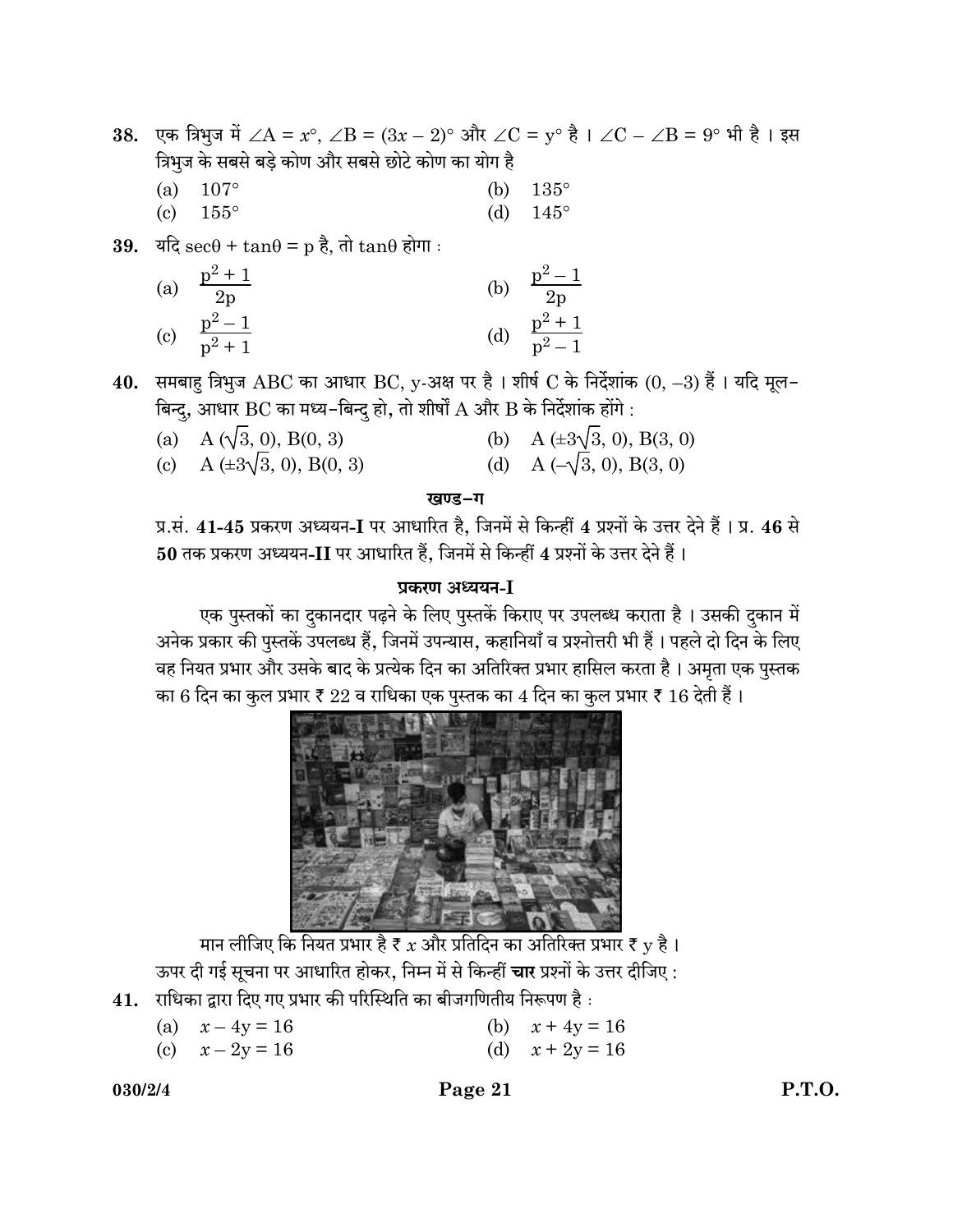42. अमृता द्वारा दिए गए प्रभार की परिस्थिति का बीजगणितीय निरूपण है:

- (a)  $x 2y = 11$  (b)  $x 2y = 22$ (c)  $x + 4y = 22$  (d)  $x - 4y = 11$
- $43.$  एक पुस्तक का नियत प्रभार है:
	- (a)  $\bar{z}$  9 (b)  $\bar{z}$  10 (c)  $\bar{z}$  13 (d)  $\bar{z}$  15
- 44. एक पुस्तक का अतिरिक्त प्रभार (प्रति दिन) है:

| (a) ₹6  |           | (b) $\bar{z}5$ |
|---------|-----------|----------------|
| (c) ₹ 4 | $(d)$ ₹ 3 |                |

45. यदि ये दोनों अपनी-अपनी पुस्तक को  $2$  दिन के लिए और पढ़ना चाहती हों, तो उनको कुल प्रभार कितना देना होगा ?

| (a) $\bar{x}$ 35 | (b) $\bar{z}$ 52 |
|------------------|------------------|
| (c) $\bar{z}$ 50 | (d) ₹58          |

# प्रकरण अध्ययन - II

एक किसान के पास समलम्ब आकृति का एक खेत है, जिसका नक्शा, स्केल 1 सेमी =  $20$  मी. द्वारा निम्न दिया गया है:

विपरीत शीर्षों को जोड़कर खेल को चार भागों में बाँटा गया है।



 $10$  सेमी

ऊपर दी गई सूचना पर आधारित होकर, निम्न में से किन्हीं 4 प्रश्नों के उत्तर दीजिए :

- $46.$  दो त्रिभुजीय क्षेत्र  $AOB$  और  $COD$ 
	- (a)  $AA$  कसौटी से समरूप हैं।  $\qquad$  (b)  $SAS$  कसौटी से समरूप हैं।
	- (c) RHS कसौटी से समरूप हैं। (d) समरूप नहीं हैं।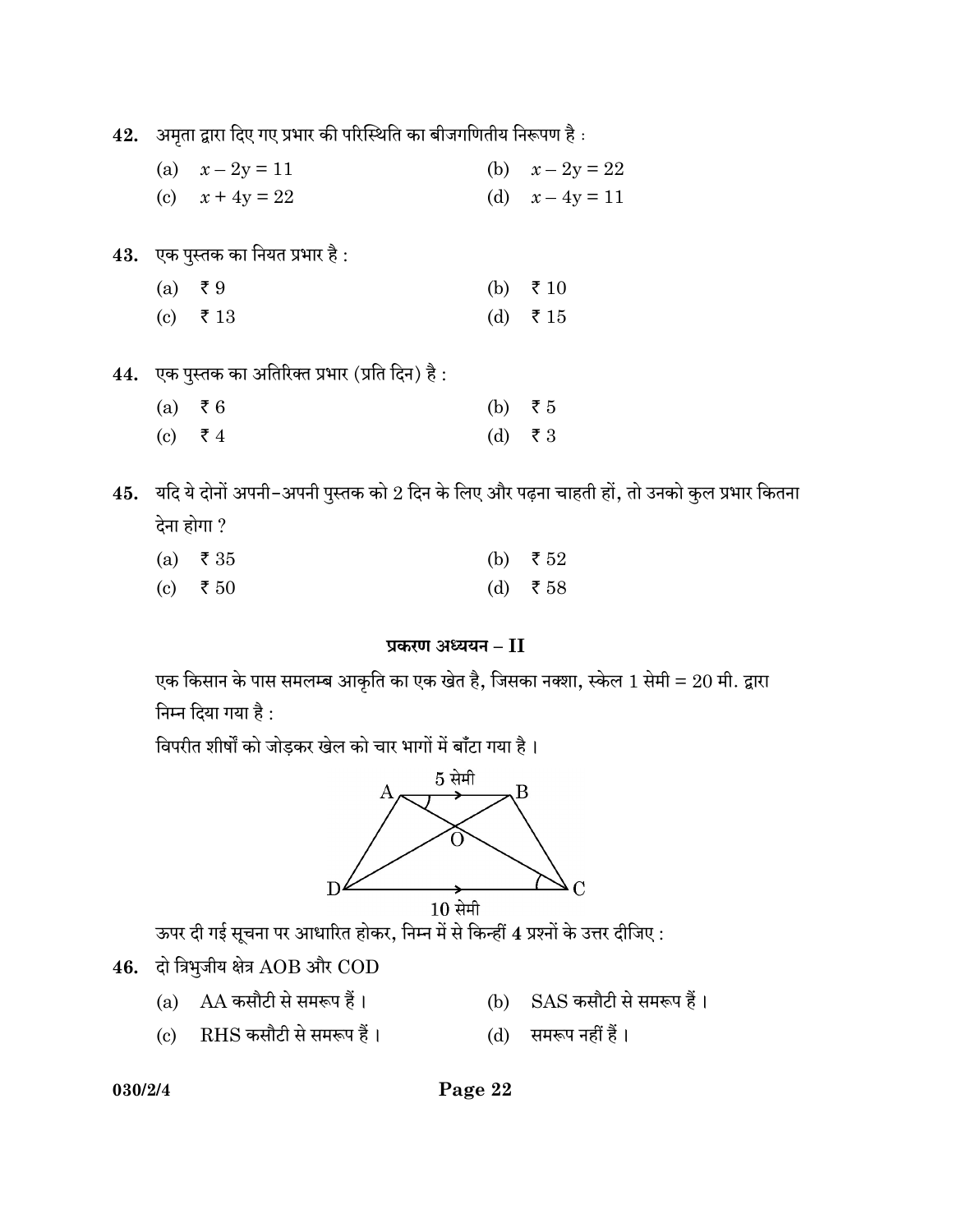$47.$  त्रिभुज  $AOB$  के क्षेत्रफल का त्रिभुज  $COD$  के क्षेत्रफल से अनुपात है:

- (a)  $4:1$  (b)  $1:4$
- (c)  $1:2$  (d)  $2:1$

 $48.$  यदि  $\triangle AOB$  के परिमाप का  $\triangle COD$  के परिमाप से अनुपात  $1:4$  हो, तो

|  | (a) $AB = 2 CD$ |  | (b) $AB = 4 CD$ |
|--|-----------------|--|-----------------|
|--|-----------------|--|-----------------|

- (c)  $CD = 2 AB$  (d)  $CD = 4 AB$
- $49.$  यदि त्रिभुजों  $\mathrm{AOD}$  और  $\mathrm{BOC}$  में,  $\frac{\mathrm{AO}}{\mathrm{BC}}$  $\frac{18}{BC}$ = AD  $\frac{1}{\text{BO}}$ =  $\frac{\text{OD}}{\text{OC}}$ हो, तो (a)  $\triangle AOD \sim \triangle BOC$  (b)  $\triangle AOD \sim \triangle BCO$ (c)  $\triangle ADO \sim \triangle BCO$  (d)  $\triangle ODA \sim \triangle OBC$
- $50.$  यदि दो समरूपी त्रिभुजों  $\rm{AOB}$  और  $\rm{COD}$  के क्षेत्रफलों का अनुपात  $1:4$  है, तो निम्न में से कौन सा कथन सत्य है ?

 $\overline{\phantom{a}}$ 

- $(a)$  उनके परिमापों का अनुपात  $3:4$  होगा।
- (b) उनके संगत शीर्षलंब का अनुपात  $1:2$  होगा।
- $(c)$  उनकी माध्यिकाओं का अनुपात  $1:4$  होगा।
- $(d)$  उनके कोण-समद्विभाजकों का अनुपात  $1:16$  होगा।